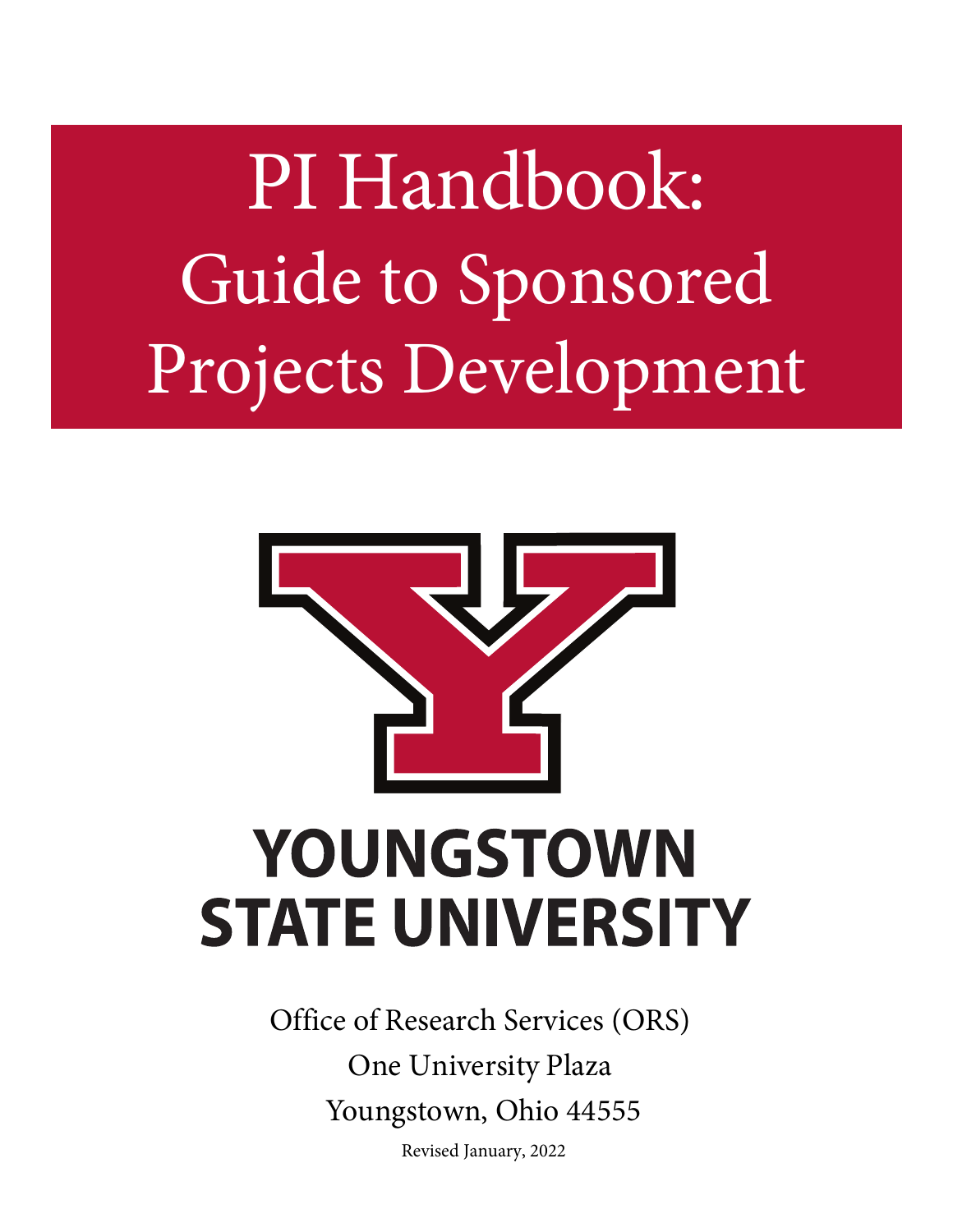# Table of Contents

| Introduction                                                     | 3  |
|------------------------------------------------------------------|----|
| How to Use This Guide                                            | 3  |
| 1. Overview                                                      | 4  |
| 1.1 Introduction to the Office of Research Services (ORS)        | 4  |
| 1.2 What are sponsored projects?                                 | 6  |
| 2. Research                                                      | 7  |
| 2.1 What is research?                                            | 7  |
| 2.2 Roles of the Principal Investigator/Project Director (PI/PD) | 7  |
| 2.3 Compliance                                                   | 8  |
| 3. Internal Funding                                              | 13 |
| 4. External Funding                                              | 14 |
| 4.1 Sponsored Program Awards vs Donated Funds (Gifts)            | 14 |
| 4.2 Government Sponsors                                          | 15 |
| 4.3 Non-government Sponsors                                      | 16 |
| 5. Proposal Development                                          | 17 |
| 5.1 Basic Guidelines                                             | 17 |
| 5.2 Narratives                                                   | 18 |
| 5.3 Budgets                                                      | 21 |
| 6. Proposal Authorization and Submission                         | 26 |
| 6.1 Pre-Award Process                                            | 26 |
| 6.2 Coordination of Effort & Multiple Submissions                | 26 |
| 6.3 Institutional Approvals                                      | 26 |
| 7. Proposal Tracking & Disposition                               | 27 |
| 7.1 Notification of a Proposal Decision                          | 27 |
| 7.2 Proposal Monitoring & Review Assistance                      | 27 |
| 7.3 Proposal Disposition (Record Retention)                      | 28 |
| 8. Post Award Procedures                                         | 28 |
| 8.1 Award Review & Acceptance                                    | 28 |
| 8.2 Project Initiation                                           | 28 |
| 8.3 Administering Project Activities                             | 28 |
| 8.4 Post-Award Process                                           | 29 |
| Appendix A: Glossary                                             | 30 |
| Appendix B: References & Resources                               | 32 |
| Appendix C: Research Misconduct Procedures                       | 34 |
| Appendix D: Export Control Procedures                            | 37 |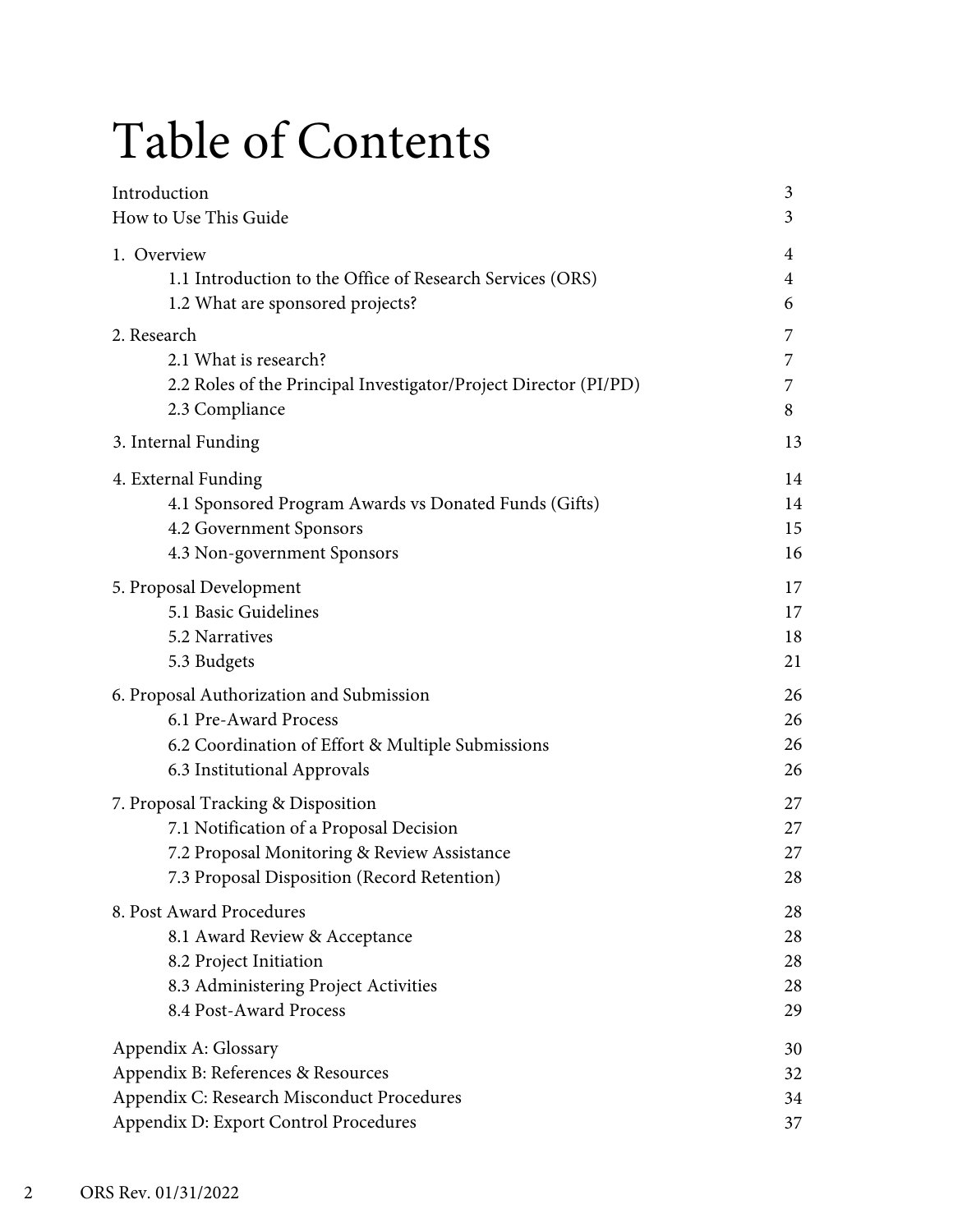# Introduction

The Office of Research Services (ORS) provides this guide to assist faculty and staff with Youngstown State University (YSU) policies and procedures for sponsored projects. This guide also includes basic guidelines for how to search for grant funding, compose proposals, and manage grant awards.

This guide is a tool for promoting a compliant and thriving university research environment. We encourage faculty and staff to engage ORS early and often in the proposal development and execution process.

# How to Use This Guide

Sections 1 and 2: Background information on University and Federal policies, definitions, and requirements to know when you are developing and proceeding with a sponsored project.

**Sections 3** and **4**: Guidance for the grant search process.

**Section 5**: Guidance for composing grant proposals, including basic guidelines for writing narratives and creating budgets.

**Section 6**: Information regarding the pre-award process, and how to get approvals for your grant proposals.

**Section 7**: Information for processes following proposal submission.

**Section 8**: Information for accepting awards, and initiating and closing out awarded projects.

**Appendix A**: Terms defined. Terms throughout the document are **bolded**.

**Appendix B**: Relevant YSU and federal policies.

**Appendix C**: Research Misconduct procedures.

**Appendix D**: Export Control procedures.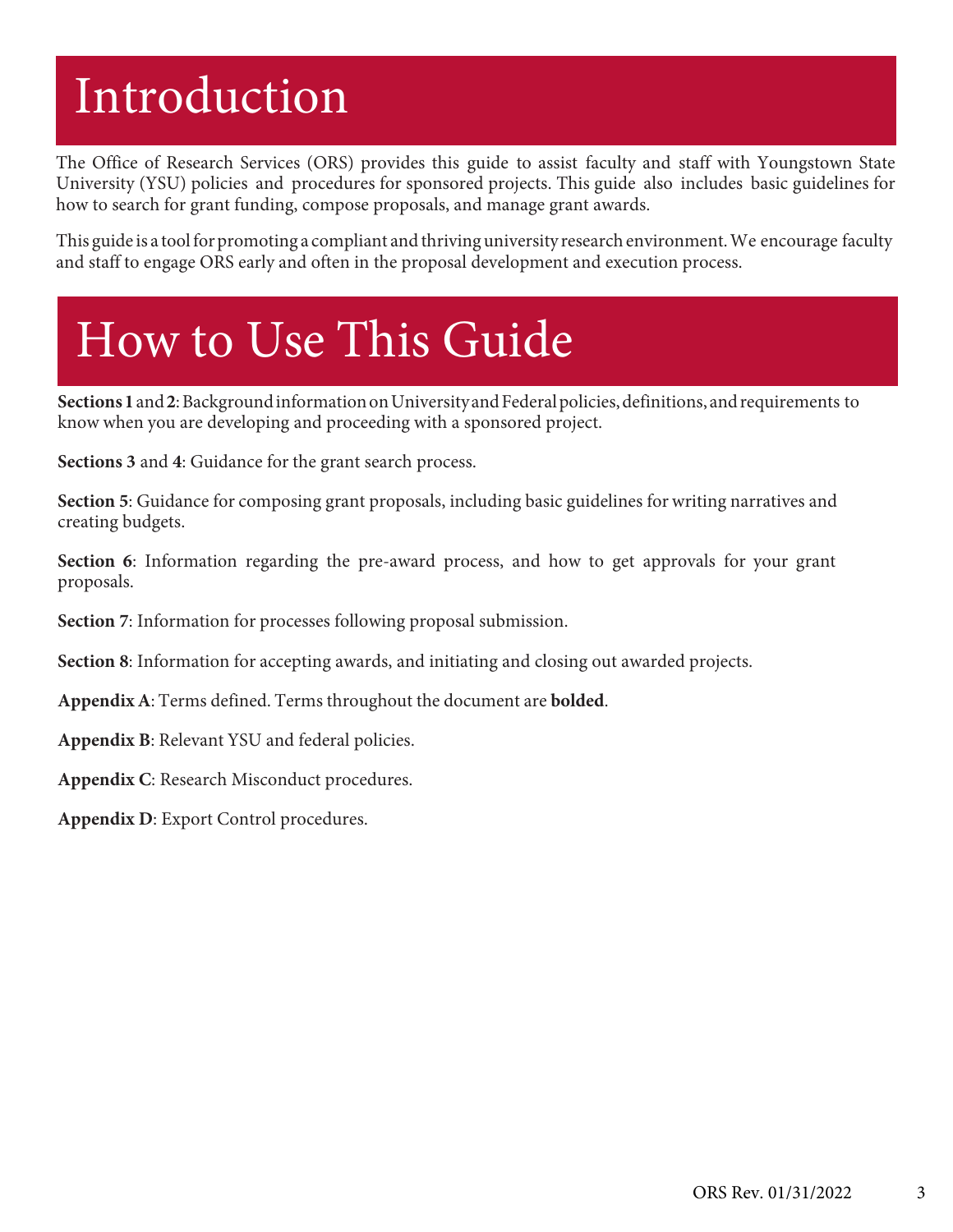# 1. Overview

# 1.1 Introduction to the Office of Research Services (ORS)

The Office of Research Services (ORS), provides comprehensive support to YSU faculty, staff, and students in their efforts to secure sponsored research, services, and other scholarly activities. ORS also assists the University in all undertakings involving externally-sponsored project funds, and related obligations.

## *Mission*

The Office of Research Services fosters, supports, and advances the innovation, research, scholarship, and civic engagement of faculty and staff through the petition and acquisition of extramural funding.

## *Vision*

To ensure student success as a relevant research university in Northeast Ohio.

## *Services*

ORS provides assistance in the following areas:

- Finding funding opportunities
- Budget development
- Pre-award proposal development, including proposal reviews and institutional approvals prior to submission
- Proposal routing and tracking
- Contract and subcontract issuance
- Preparation and submission of proposals, including online submissions
- Review of all externally sponsored grants, contracts, and other award instruments
- Authorization and signatures
- Award acceptance
- Post-award project support
- Federal regulatory compliance
- Institutional grant archival
- FOIA requests
- Liaison with funding agencies
- Grant trainings and workshops
- Intellectual property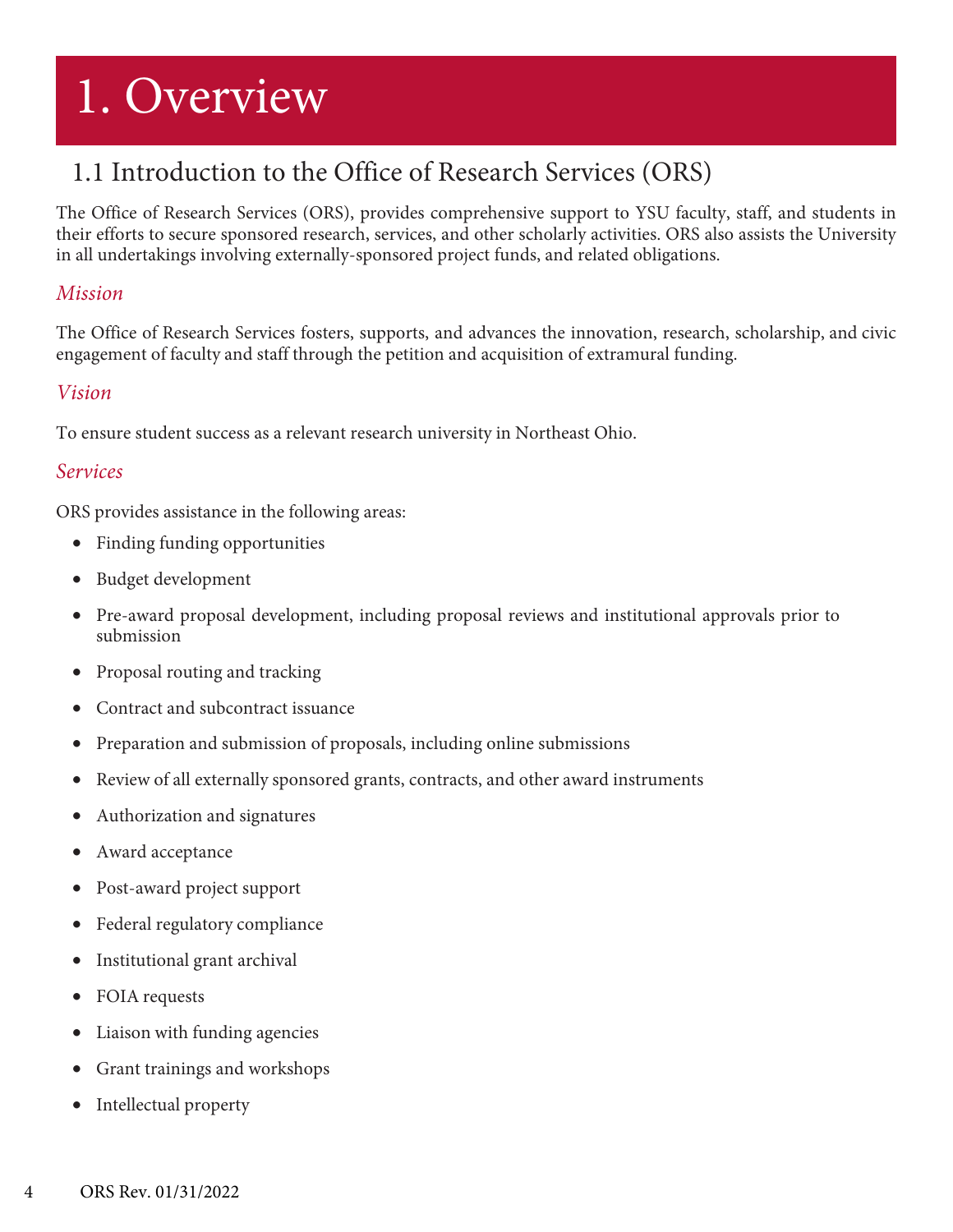## *Contact information*

#### *Website: <https://ysu.edu/office-research-services>*

*Address:* Office of Research Services (ORS) Jones Hall, Suite 3009 One University Plaza Youngstown, OH 44555

#### *Telephone:*

330-941-2377

*Email:*  [research@ysu.edu](mailto:research@ysu.edu)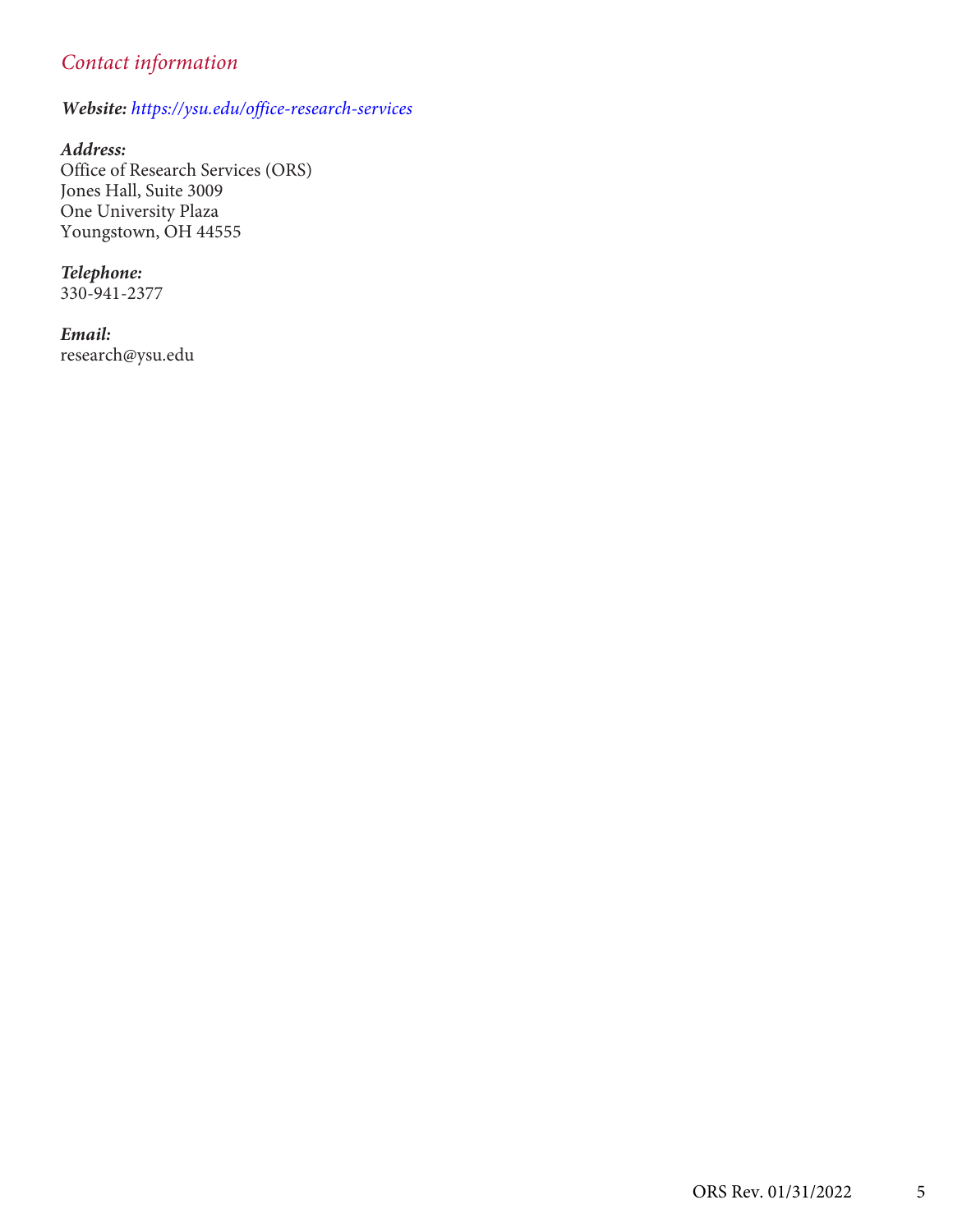# 1.2 What are sponsored projects?

**Sponsored projects** are activities that involve research, teaching, training, or service programs that receive funding external to the University. Sponsored projects allow faculty and staff to conduct scholarly research. Usually, sponsored projects address specific initiatives or defined areas of research.

Not all sponsored projects are research and not all research is sponsored. Research becomes a sponsored project when it is being funded by an outside source, and then is referred to as sponsored research. A sponsored program is programmatic in nature. These programs usually provide funding for training, services, capacity building, and/or outreach. TRIO programs such as Student Support Services and Upward Bound are good examples of sponsored programs.

Sponsored projects require technical, administrative, and fiscal accountability. To maintain integrity and public trust throughout the contract period, YSU meets all requirements as defined by state and federal law, executive orders, institutional regulations, program policies, and other oversight mechanisms.

The University is the legal **fiscal agent** authorized to apply for, accept, and administer funds from private and public sponsors. *Only designated University officials may approve and accept sponsored funds and contracts.* YSU Board of Trustees Policy states that "University employees or students *may not undertake sponsored programs involving university resources unless institutionally authorized* to do so" [YSU BOT [3356-10-13; emphasis added\]. Also, "No employee, other than an authorized institutional official, may sign on](https://ysu.edu/human-resources/university-policies/policies-number/10-academic-affairs) behalf of the university for any sponsored program, licensing, or related agreement" [[YSU BOT 3356-10-18](https://ysu.edu/human-resources/university-policies/policies-number/10-academic-affairs)].

To submit a proposal for a sponsored project, faculty and staff must receive approval from the Authorized Organizational Representative (AOR). The AOR is the primary authority overseeing the appropriate conduct of sponsored project activities, systems, and services, including approval and acceptance of funds. The AOR at YSU is the Director of Research Services. Only this individual may sign contracts and authorize the submission of grant proposals. The Director of Research Services has also authorized certain ORS staff with AOR submission privileges. Other institutional officials authorized to approve sponsored project proposals and agreements are: the President [and the Provost/Vice President for Academic Affairs \[YSU BOT](https://ysu.edu/human-resources/university-policies/policies-number/10-academic-affairs) 3356-10-13].

As an individual faculty or staff member seeking funding, it is important to know that:

- Most sponsors fund only organizations, not individuals
- Individuals seeking external funding must work within the established institutional parameters to ensure full institutional support
- • "All documents, reports, and/or other publications created under university auspices, notwithstanding the source of support, must appropriately acknowledge the University" [[YSU BOT 3356-10-13](https://ysu.edu/human-resources/university-policies/policies-number/10-academic-affairs)].
- Although Board ofTrustees policy stipulates that only an AOR is empowered to commit the University under a sponsored agreement, faculty members have *the right to accept or decline participation* in any research contract *before* they enter into the contract. However, by law, once the AOR accepts the terms and conditions of a grant, contract, or other sponsored project agreement on behalf of the institution, YSU is bound to fully perform sponsored activities under the terms and conditions of that agreement.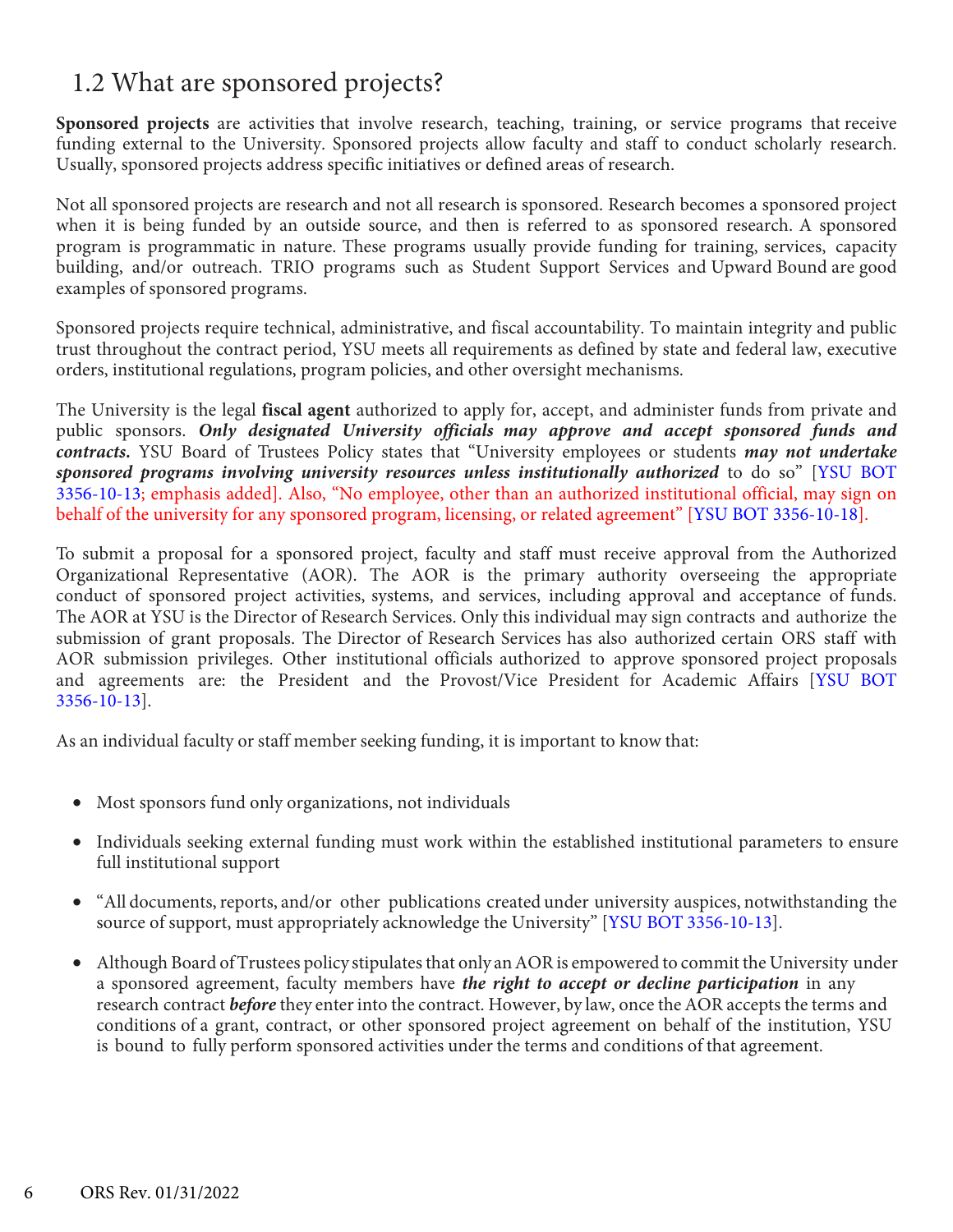# 2. Research

# 2.1 What is research?

Federal policy defines research as: "…a systematic investigation, including research development, testing, and evaluation designed to develop or contribute to generalizable knowledge" [45 CFR 46.102(d)]. In other words, research is a scientifically sound investigation to establish facts or reach conclusions. Examples of research include, but are not limited to: observing children with disabilities in a classroom to investigate learning strategies; testing the stability of a new drug; interviewing members of a minority to determine the effects of urban life; investigating the effectiveness of treatment centers for those addicted to drugs or alcohol; and surveying students to investigate stress levels acquired from managing course load, career load, and time with family. These are only a few examples of research that might contribute to knowledge generalizable to their disciplines.

Research at the University includes "internally- and/or externally-sponsored research, or unfunded research, conducted by authorized faculty or staff" [[YSU BOT 3356-10-13](https://ysu.edu/human-resources/university-policies/policies-number/10-academic-affairs)]. Thus, research conducted by faculty, staff, and students can be funded by YSU entities (internal funding); federal, state, and local governments, corporations, foundations, and similar funders (external funding); or not be funded by either internal or external funds.

# 2.2 Roles of the Principal Investigator/Project Director (PI/PD)

**Principal Investigators (PIs)** and **Project Directors (PDs)** are responsible for conducting sponsored projects. YSU typically allows only one PI or PD per project. Allowing only one PI/PD simplifies project administration by designating only one individual as the point of contact and person responsible for decision-making. Usually, other key personnel not designated as PI/PD, but who help conduct the project, are listed as co-investigators or co-directors. Individuals holding courtesy faculty rank, limited service faculty, or other appointments known as "acting", "adjunct", and "visiting" may not serve as PI/PD unless such approval is explicitly approved in their letter of appointment.

PI/PD responsibilities include:

- *Project management* composing the proposal narrative and budget, obtaining approval for scope of work, learning and adhering to sponsor conditions, and managing award budget
- *• Planning & providing deliverables*  preparing a timeline of project outcomes and deliverables scheduled in the award document and ensure their timely completion
- *Supervision of expenditures* administering grant-related purchases, personnel hiring, and business travel in accordance with University policies and procedures, state and federal law, and sponsor guidelines
- *Financial stewardship* adhering to the sponsor-approved budget, obtaining approvals from appropriate University and sponsor officials when proposing cost deviations, and assuring use of funds that is consistent with established expenditure policies and practices
- *Completion of reports* submitting quarterly and annual progress reports, status updates, spending reports, and personnel time and effort reports on time and as required by the sponsoring agency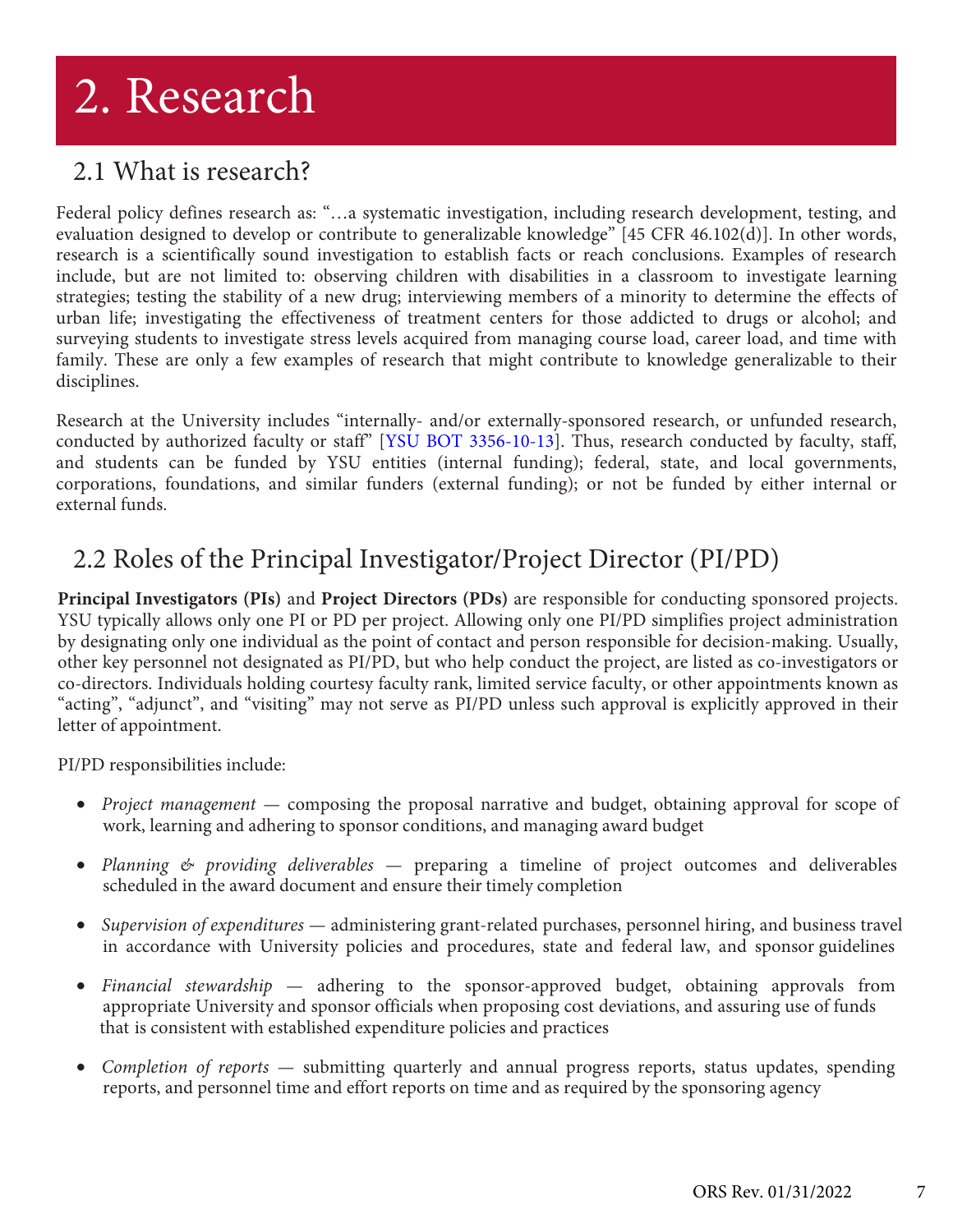- *• Timely, accurate maintenance of records* reviewing and validating financial reports generated by the Office of Grants Accounting for submission to sponsors; establishing allowability of expenditures; and facilitating final project closeout
- *• Program technical and administrative duties* promptly and ethically conducting all sponsored project activities as outlined in the awarded proposal

Individuals hired exclusively under externally-funded personnel contracts (soft money appointments) are additionally subject to the terms governing YSU restricted appointments [See [YSU BOT Policy 3356-7-43\]](https://ysu.edu/human-resources/university-policies/policies-number/7-human-resources).

## 2.3 Compliance

Compliance refers to standards of professional practice and systems based on federal audit policy. Any institution receiving federal funds must "establish and maintain effective internal control over the Federal award that provides reasonable assurance that the non-Federal entity [University] is managing the Federal award in compliance with Federal statutes, regulations, and the terms and conditions of the Federal award" [2 CFR 200 Subpart D, 200.303(a)]. At YSU, federal compliance applies to non-federal sponsored projects also. Additionally, federal compliance **flows down** to subawardees from the **pass-through** entity when the primary sponsor is federal.

YSU requires institutional review and prior approval for research and related activities subject to federal and local laws to limit individual and institutional compliance liability concerns. Specific compliance areas that frequently and directly affect PI/PDs are research involving human subjects, which is subject to Institutional Review Board (IRB) approval, and research involving animals, which is subject to Institutional Animal Care and Use Committee (IACUC) approval. Other compliance areas include:

• Biosafety: Contact the YSU Office of Environmental and Occupational Health and Safety and Chemical Management Center, and read the Occupational Health Exposure Plan

◦ Office of Environmental and Occupational Health and Safety website: <http://cms.ysu.edu>/ administrative-offices/eohs/environmental-and-occupational-health-and-safety

- Chemical Management Center website: <https://ysu.edu/eohs/chemical-management-center>
- Occupational Health Exposure Plan: <https://ysu.edu/occupational-health-exposure-plan>
- Recombinant DNA: Refer to the following federal policies for more information:
	- CDC:<https://www.cdc.gov/biosafety/publications/bmbl5>/
	- NIH: [https://osp.od.nih.gov/biotechnology/biosafety-and-recombinant-dna-activities/](https://osp.od.nih.gov/biotechnology/biosafety-and-recombinant-dna-activities)
- and Weapons-related Research. Anyone anticipating externally-sponsored work in these areas • Other areas subject to federal oversight and institutional authorization include Security Classifications or others involving methods, techniques, or practices unusual to YSU must contact ORS to obtain specific authorization before undertaking these activities.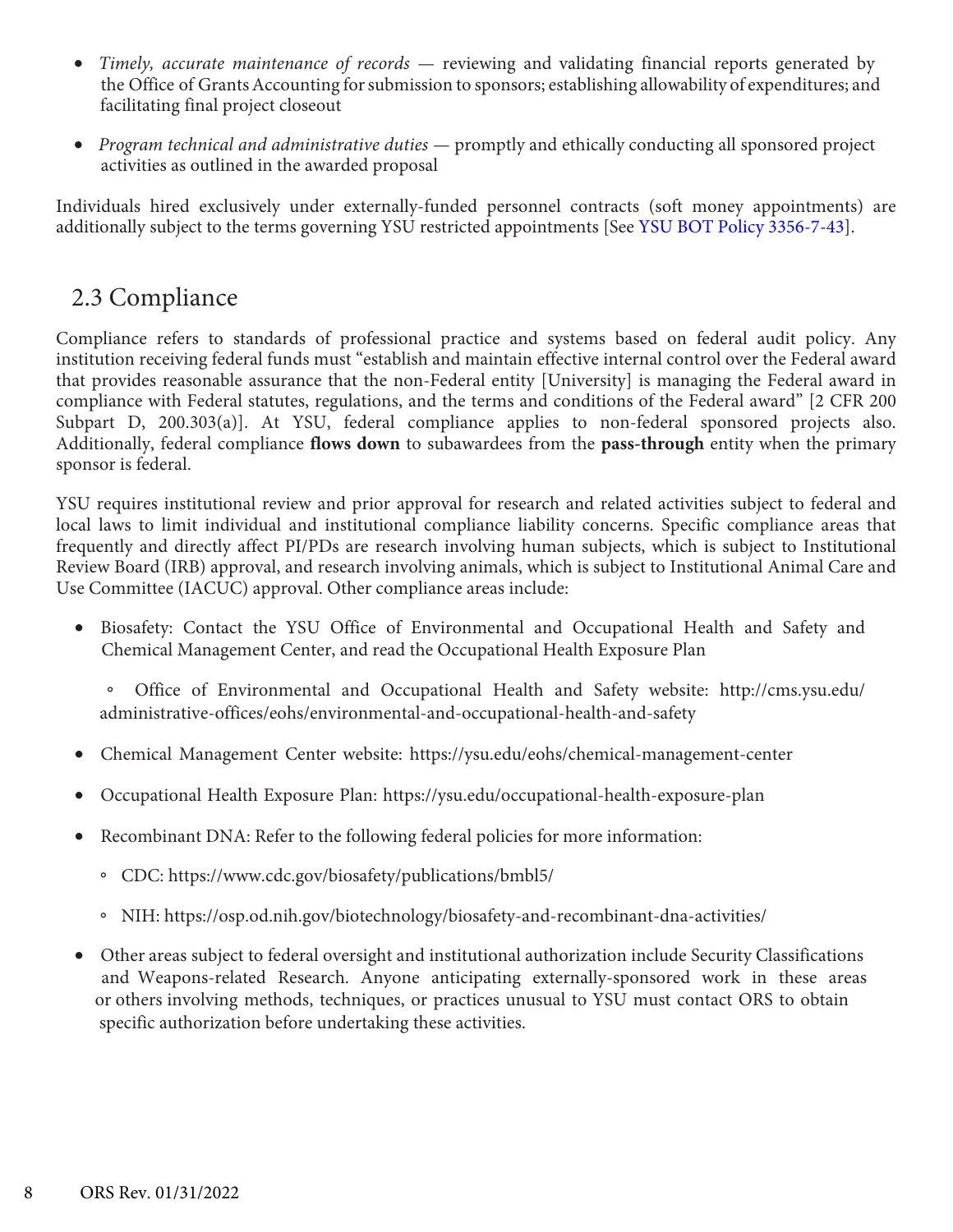#### *2.3.1 IRB*

The Institutional Review Board (IRB) oversees academic integrity for all research projects involving human participants. CITI online training is required for all YSU affiliated investigators planning to collect data on human subjects, and must be completed before submitting an IRB protocol for approval. Affiliated investigators include the PI/PD and anyone else collecting data for the project. The "Social & Behavioral Research - Basic/ Refresher" or the "Biomedical Research - Basic/Refresher" course is required for federally-funded projects. A copy of the CITI training completion certificate must be included with the submitted IRB protocol. CITI Training for IRB must be completed every three years.

For the most current IRB requirements, visit:<https://ysu.edu/research-services/human-subjects-research-irb>

## *2.3.2 IACUC*

The Institutional Animal Care and Use Committee (IACUC) oversees all projects involving animal subjects. For research involving animals, CITI online training is required for all YSU affiliated investigators. The "Working with IACUC for Researchers, Animal Technicians, and Students" course is required for federally-funded projects. A copy of the CITI training completion certificate must be included with the submitted IACUC protocol. CITI Training for IACUC must be completed every three years.

For the most current IACUC requirements, visit: <https://ysu.edu/compliance>

### *2.3.3 Academic Integrity*

Academic integrity is the conduct of academic activities, including research, in an honest, ethical, and compliant way. Maintaining academic integrity includes submitting research protocols to the proper institutional entity and receiving approval before conducting any research. This also includes conducting human subjects research in a way that protects the "rights, well-being, and personal privacy of all persons utilized as participants" [\[YSU BOT Policy 3356-10-14](https://ysu.edu/human-resources/university-policies/policies-number/10-academic-affairs)]. When using animal subjects in research, "the humane treatment and care of all animals" is required [[YSU BOT Policy 3356-10-15\]](https://ysu.edu/human-resources/university-policies/policies-number/10-academic-affairs). Furthermore, once research commences, the researcher must also report any unanticipated problems to the proper institutional entity.

### *2.3.4 Conflict of Interest*

A **conflict of interest (COI)** is "an action, omission, or situation that may or may reasonably appear to affect or [compromise the objectivity or integrity of an investigator's design, conduct or reporting of a project" \[YSU BOT](https://ysu.edu/human-resources/university-policies/policies-number/10-academic-affairs) Policy 3356-10-17]. Examples might include the following situations:

- A PI/PD owns stock in the industry in which they plan to do research
- A PI/PD is a co-owner in the industry in which they plan to do research
- A PI/PD's spouse is an executive or owner in the industry in which the PI plans to do research
- A PI/PD provides consulting services to the industry in which the they plan to do research

PI/PDs must report all existing and potential financial and non-financial conflicts of interest, and include a conflict of interest statement with their proposal routing forms.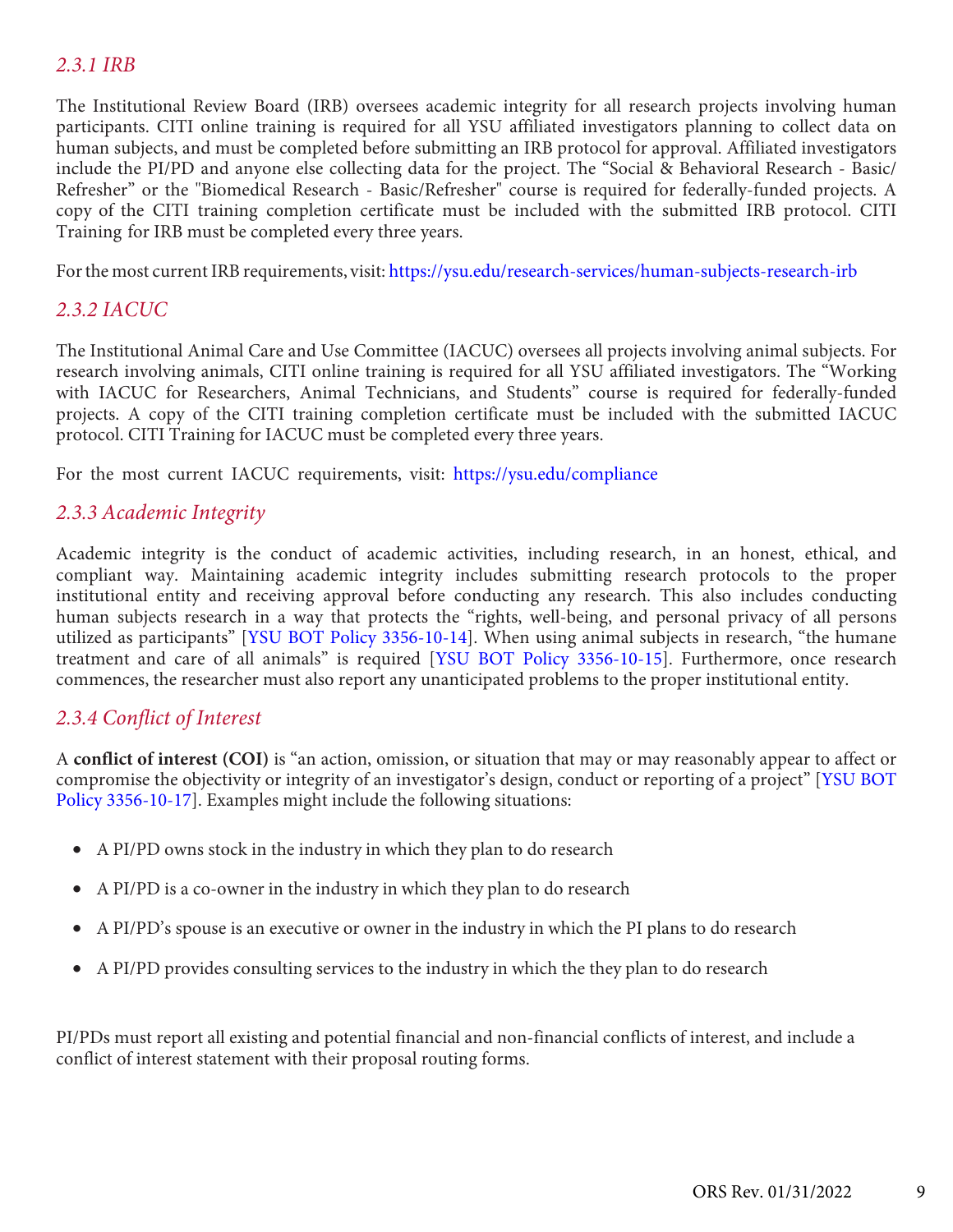## *2.3.5 Research Misconduct*

University policy and federal regulations define research misconduct as "fabrication, falsification, plagiarism in proposing, performing or reviewing research or in reporting research results" [42 CFR 93; 45 CFR 689; also, see [YSU BOT Policy 3356-10-16\]](https://ysu.edu/human-resources/university-policies/policies-number/10-academic-affairs). Consider the following definitions:

- *• Fabrication*: "making up data or results and recording or reporting them"
- *• Falsification*: "manipulating research materials, equipment or processes, or changing or omitting data or results such that the research is not accurately represented by the research record"
- *• Plagiarism*: "the appropriation of another person's ideas, processes, results, or words without giving appropriate credit"

Any form of research misconduct conducted during a sponsored project can result in suspension or termination of funding, or return of funds spent.

 investigation and corrective actions taken [See [YSU BOT Policy 3356-10-16](https://ysu.edu/human-resources/university-policies/policies-number/10-academic-affairs) and [Appendix](#page-33-0) C for Research misconduct reporting should be made to the Director of Research Services, who is the University's research integrity officer (RIO). The RIO assesses allegations of research misconduct, then contacts the person against whom the allegation is made. If an allegation is wholly or partly substantiated, then the deciding official (DO) will make the final determination on the allegation, and any administrative and/or disciplinary actions. Appeals may be made to these decisions within 120 days of initiation of appeal. The RIO may contact the federal funding agency at any time during the investigation, and will submit a final report following the more information on research misconduct and the proceedings].

### *2.3.6 Intellectual Property & Commercialization*

Since the University is specified as the grantee of a sponsor, it "exercises intellectual property ownership over all intellectual property resulting from sponsored program support." Any discoveries, inventions, or patents resulting from research or investigations "conducted in any facility of a state university are the sole property of the University. The board of trustees may assign, license, transfer, or sell these rights as the board deems appropriate" [Revised Code, 3345.14; [YSU BOT Policy 3356-10-18\]](https://ysu.edu/human-resources/university-policies/policies-number/10-academic-affairs). For more information about intellectual property, view the ["Handbook on Ownership of Intellectual Property"](https://ysu.edu/sites/default/files/users/arriggleman/2020%20-%20IP%20Handbook.pdf) .

#### *2.3.7 Non-Disclosure*

Non-disclosure agreements are designed to protect University intellectual property when an external entity is the recipient of the intellectual property. Mutual non-disclosure agreements are designed to protect both the University and the external entity when entering a research agreement that benefits both. When students are involved in a project involving non-disclosure, they must understand the terms of the non-disclosure agreement and complete a form signifying their agreement. *It is the responsibility of the PI to assure that all personnel [engaged in the project, including all students, assure non-disclosure.](https://ysu.edu/sites/default/files/users/arriggleman/2020%20-%20IP%20Handbook.pdf)* See the YSU Handbook on Ownership of Intellectual Property for more information.

[Mutual Non-Disclosure Agreement form](https://ysu.edu/sites/default/files/users/arriggleman/ORS%2011.0%20Mutual%20NDA_ADA%20022820.pdf)

[Student Intellectual Property Agreement form](https://ysu.edu/sites/default/files/research/ADA_ORS_14.0_Student_IP_Agreement.pdf)

### *2.3.8 Export Control*

Research interests may be subject to internal export controls. The U.S. Department of Commerce defines an export as "any item that is sent from the United States to a foreign destination"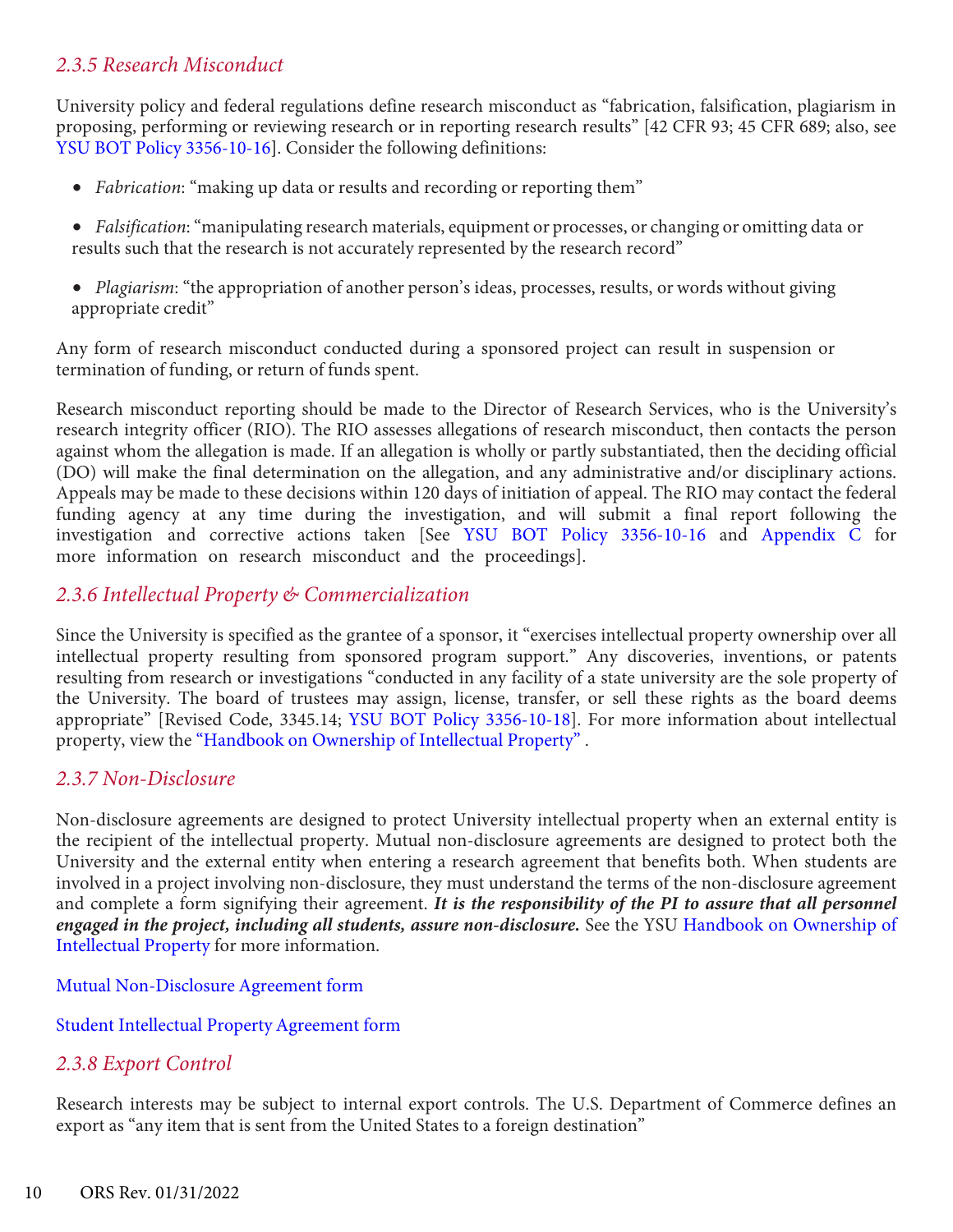"'Items' include commodities, software or technology; for example: clothing, building materials, circuit boards, automotive parts, blue prints, design plans, retail software packages and technical information". Research interests conducted by YSU personnel involving travel or import/export of research knowledge/data must have the appropriate institutional approval and, as required by federal law, appropriate certifications and licenses (which may take up to six months to obtain). The following are some basic concepts and considerations:

- *• Internal vs. External Funding*: All travel, import, or export must be reported to ORS regardless of whether the funding comes from internal or external sources (i.e., through department funds or through a grant or contract)
- *• Transmission of Data*: Transmission of technology, data, and information to any individual other than a U.S. citizen or legal permanent resident within the U.S. may be prohibited under Federal export control regulations
- *• Communication*: In some cases, communicating with foreign persons or entities, even within campus settings, may be controlled by Federal regulations and deemed to be an export
- *• Participation of Foreign Nationals*: Regulations may prohibit the participation of foreign nationals in any research project, regardless of funding, without appropriate Federal licenses. Please notify ORS so that appropriate staff may identify if the foreign national is from a currently embargoed or sanctioned country
- *• Tangible vs. Intangible*: Export control regulations require the reporting of tangible items (prototypes of technology, circuit boards, and some software) as well as research data, research results, and other reports. Exceptions or exclusions do exist within federal regulations; exclusions include open source or public domain software
- intellectual property, data, or materials). As such, YSU personnel may not make the *• Determinations*: All research interest must ensure that technology, research data, and other information is not accessed by foreign entities with a hostile intent (including the theft of determination themselves regarding whether or not their travel, research, communication, or transmission is or may be considered a "deemed export"
- *• Documentation*: Staff members in ORS maintain copies of all screenings, forms, and issued federal licenses for five years from the conclusion of the project or export activity
- *• University Requirements for Researchers*: Faculty, staff, and student researchers (U.S. citizens as well as foreign persons living in the U.S.) must remain in *continual compliance* with Federal regulations and remain cognizant of security issues that have potential to compromise their research

YSU researchers must submit a request for Export Control Approval to the Office of Research Services for approval *prior to any communication*, travel, signing of **Memorandums of Understanding (MOUs)**, or transmissions of research. The approval form is found [here.](https://ysu.edu/sites/default/files/users/arriggleman/ADA_ORS%203.0%20Export%20Control%20Form%20%28Digital%20Sig%29_ADA.pdf) [See [YSU BOT Policy 3356-10-24](https://ysu.edu/human-resources/university-policies/policies-number/10-academic-affairs) and [Appendix D](#page-36-0) for more information on export control proceedings].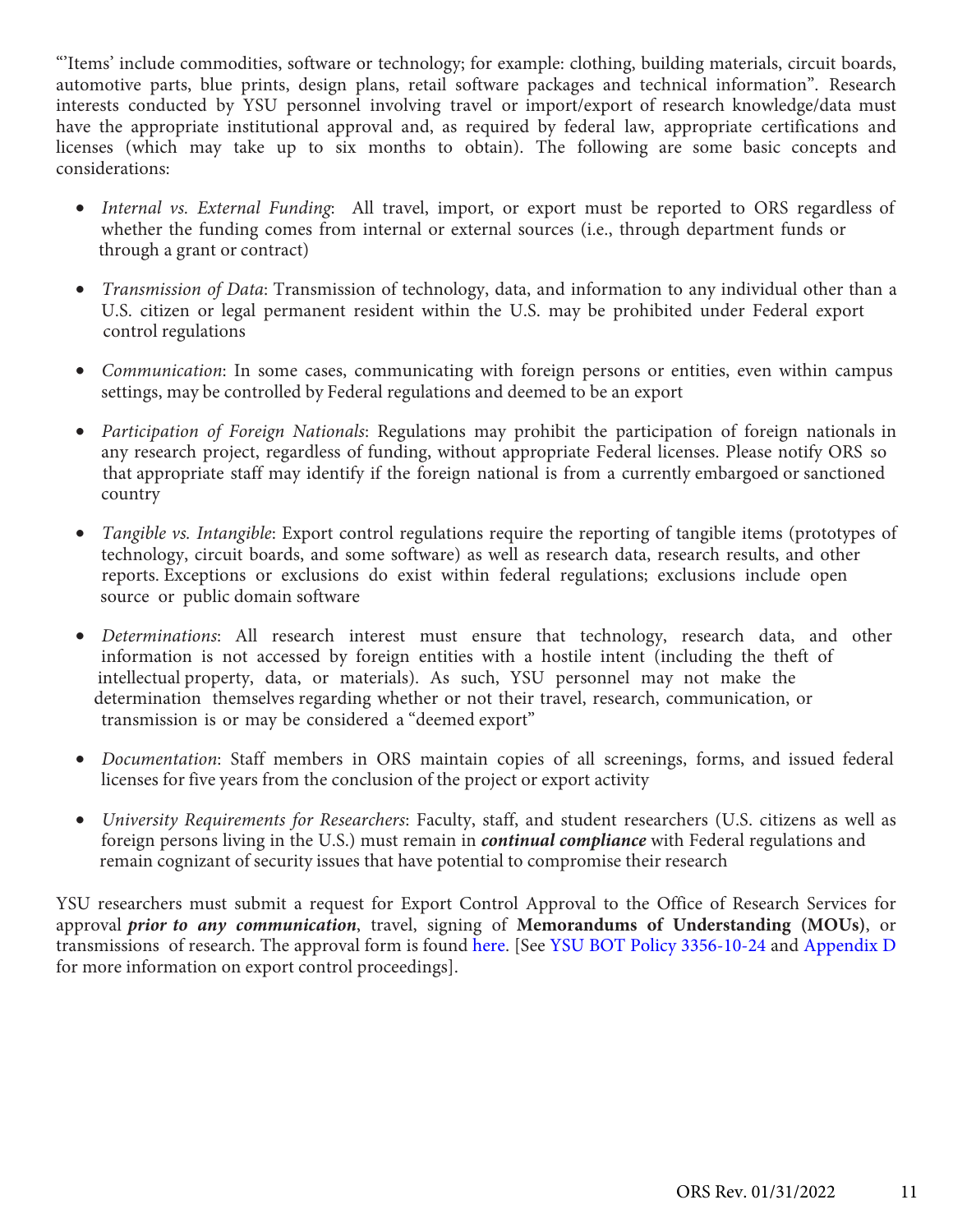## *2.4.1 Collaborative Projects*

YSU encourages faculty and professional staff to pursue sponsored projects with colleagues, both internal and external to the University, whenever possible. Collaboration may reflect research, professional development, instruction and training, community service or other activities. Individuals considering a collaborative project should contact ORS early in the process for assistance in planning and obtaining extramural support for their ideas, and to help ensure that joint projects are structured for effective administration.

Individuals authorized to conduct or participate in sponsored projects at YSU are subject to all policies and provisions governing regular employee performance and activity. Individuals hired exclusively under externallyfunded personnel contracts (also known as soft money appointments) are additionally subject to terms in Board of Trustees Policies governing YSU restricted appointments [See [YSU BOT Policy 3356-7-43\]](https://ysu.edu/human-resources/university-policies/policies-number/7-human-resources).

## *2.4.2 Personal Awards & Consulting*

Faculty may apply for and accept personal awards such as fellowships, internships, and travel awards, without involving YSU obligations. Since such awards are not administered by the University, faculty hold personal responsibility over them. In some cases, ORS can assist faculty in securing supplemental funding.

Faculty can also provide consulting services to entities external to the University, but these are not sponsored projects. For consulting projects, faculty cannot (1) use YSU resources (including facilities and equipment such as computers) without prior written approval; (2) use the University name or other identifiers; or (3) allow consulting services to significantly affect their performance on sponsored project. Furthermore, faculty cannot hold the University liable for "any damages or claims for damages which may arise in connection with their outside consulting activities" [\[YSU BOT Policy 3356-7-18\]](https://ysu.edu/human-resources/university-policies/policies-number/7-human-resources). Contact ORS before proceeding with personal awards and consulting projects to be sure you are compliant with University policies.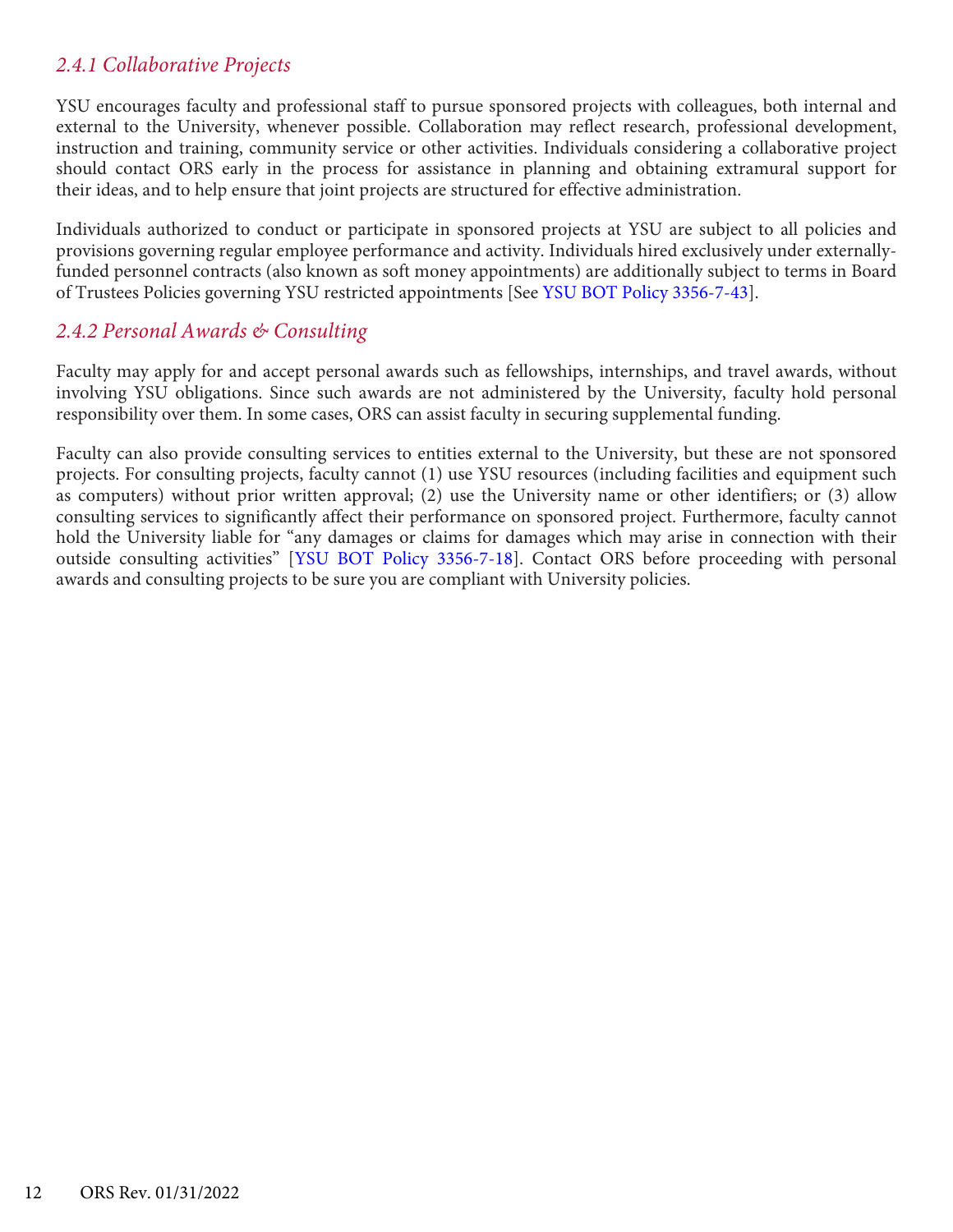# 3. Internal Funding

To encourage and reward grant activity among faculty and staff, YSU offers internal incentives to foster a positive, intellectual climate on campus, and help promote research and professional development. The following are sources of internal funding through the Office of Research Services:

*• Research Professorships*: Research professorships allow faculty to dedicate more time to research while still teaching. All full-time tenure track faculty are eligible, except those who have held Research Professorships in the current and immediately preceding academic years, and those whose external grants applications provide for release time during the same period. A designated number of faculty are appointed each year under the terms of the YSU/OEA Agreement.

*• University Research Council (URC) Grants*: A competitive institutional grant program, URC grants provide seed money to full-service faculty for new research and scholarly and other creative projects, especially if other sources of project support are unavailable. Funds can be used for: project technical assistance, data collection, travel, materials and services, and equipment.

The URC grant requires submission of a short proposal to the Director of Research Services and the URC. Funded projects can receive up to \$5,000. The URC reviews all requests over \$5,000 at a review session in the spring. Funding requests of \$500 or less may be submitted at any time to [research@ysu.edu](mailto:research@ysu.edu). Applications are available at the Office of Research Services website.

For more information, see the [YSU/OEA 2020-2023](https://ysu.edu/sites/default/files/users/aayanniello/2020-2023%20YSU-OEA%20Collective%20Bargaining%20Agreement%20-%20Signed.pdf) Agreement.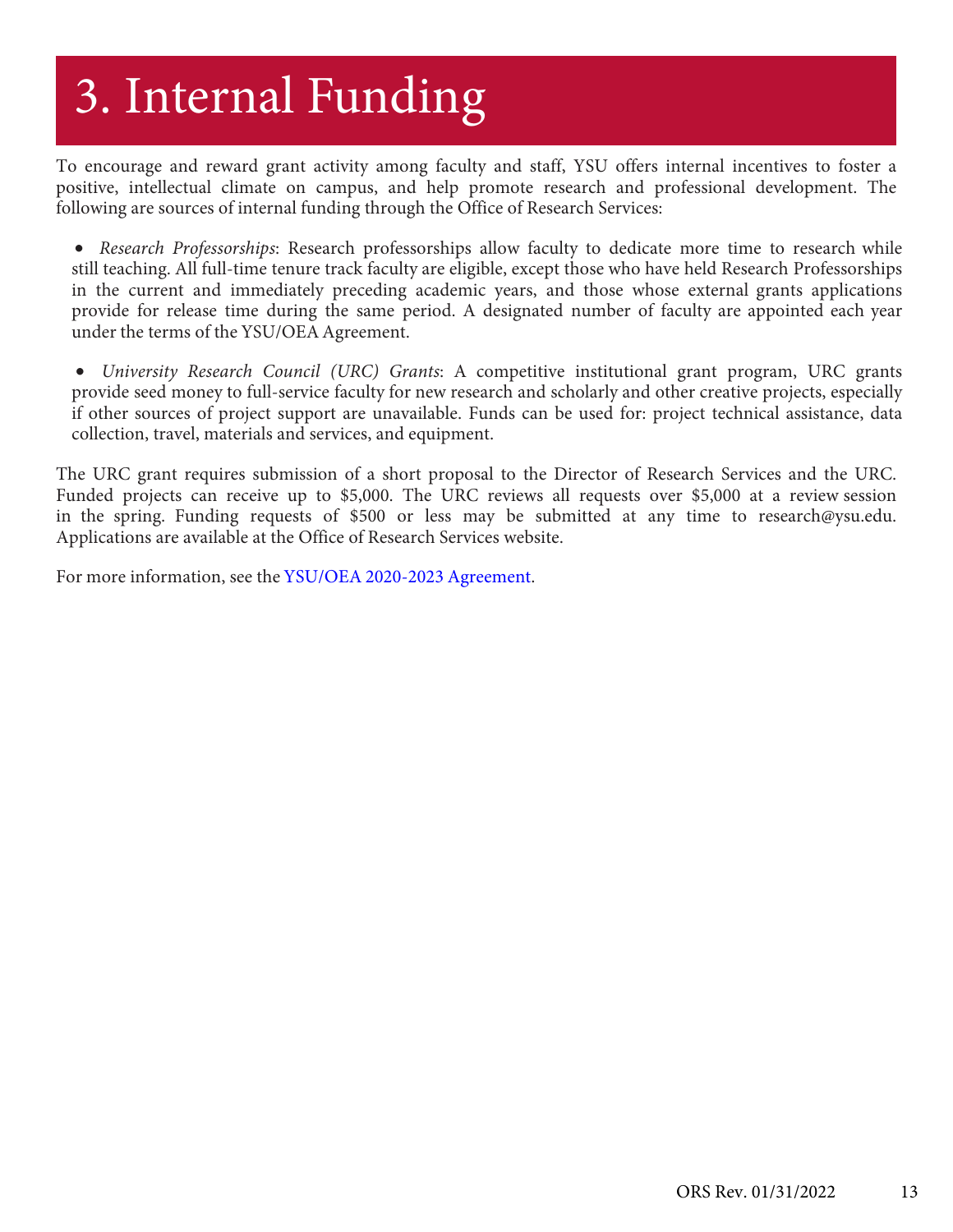# 4. External Funding

# 4.1 Sponsored Project Awards & Donated Funds (Gifts)

YSU is required by law to properly use money received from external funding. Therefore, it is necessary to distinguish between sponsored project funds and donated funds to determine the appropriate way to solicit, expend, and account for them. Use the table below to identify the correct award type and the appropriate campus department authorized to represent the University in funding transactions with sponsors.

|                     | <b>Sponsored Project Funds</b>                                                                                                                                                                                                                                                                                                                       | <b>Donated Funds</b>                                                                                                                                                                                                                                                                                                     |  |
|---------------------|------------------------------------------------------------------------------------------------------------------------------------------------------------------------------------------------------------------------------------------------------------------------------------------------------------------------------------------------------|--------------------------------------------------------------------------------------------------------------------------------------------------------------------------------------------------------------------------------------------------------------------------------------------------------------------------|--|
| Department          | Office of Research Services (ORS)                                                                                                                                                                                                                                                                                                                    | <b>YSU</b> Foundation                                                                                                                                                                                                                                                                                                    |  |
| Interests           | Program- and project-related activities                                                                                                                                                                                                                                                                                                              | Unrestricted and designated giving                                                                                                                                                                                                                                                                                       |  |
| Aim                 | Direct spending to further specific<br>program/project goals                                                                                                                                                                                                                                                                                         | Charitable giving to support the<br>University in a general way                                                                                                                                                                                                                                                          |  |
| Sources of support  | Institutional and government sponsors,<br>some foundations                                                                                                                                                                                                                                                                                           | Individuals, some foundations<br>and corporate donors                                                                                                                                                                                                                                                                    |  |
| Types of support    | Grants, contracts, subcontracts, in-kind<br>cooperative<br>contributions,<br>agreements<br>with technical and fiscal accountability                                                                                                                                                                                                                  | Gifts, funds labeled grants (but require<br>little or no technical reporting), in-kind<br>contributions                                                                                                                                                                                                                  |  |
| Purposes of support | Line items for:<br>salaries & wages<br>tuition & fees<br>fringe benefits<br>project consultants<br>purchased services<br>participant stipends<br>project-related support<br>subcontracts<br>training & assistantship allowances<br>matching funds<br>equipment<br>materials<br>human subject incentives<br>other sponsor-recognized project<br>costs | General funding for:<br>annual & capital campaigns<br>buildings<br>deficit financing<br>employee matches endowments<br>in-kind services<br>fellowships<br>general purposes<br>property<br>endowed lectureships<br>professorship chairs<br>program-related investments<br>renovations<br>scholarships<br>special projects |  |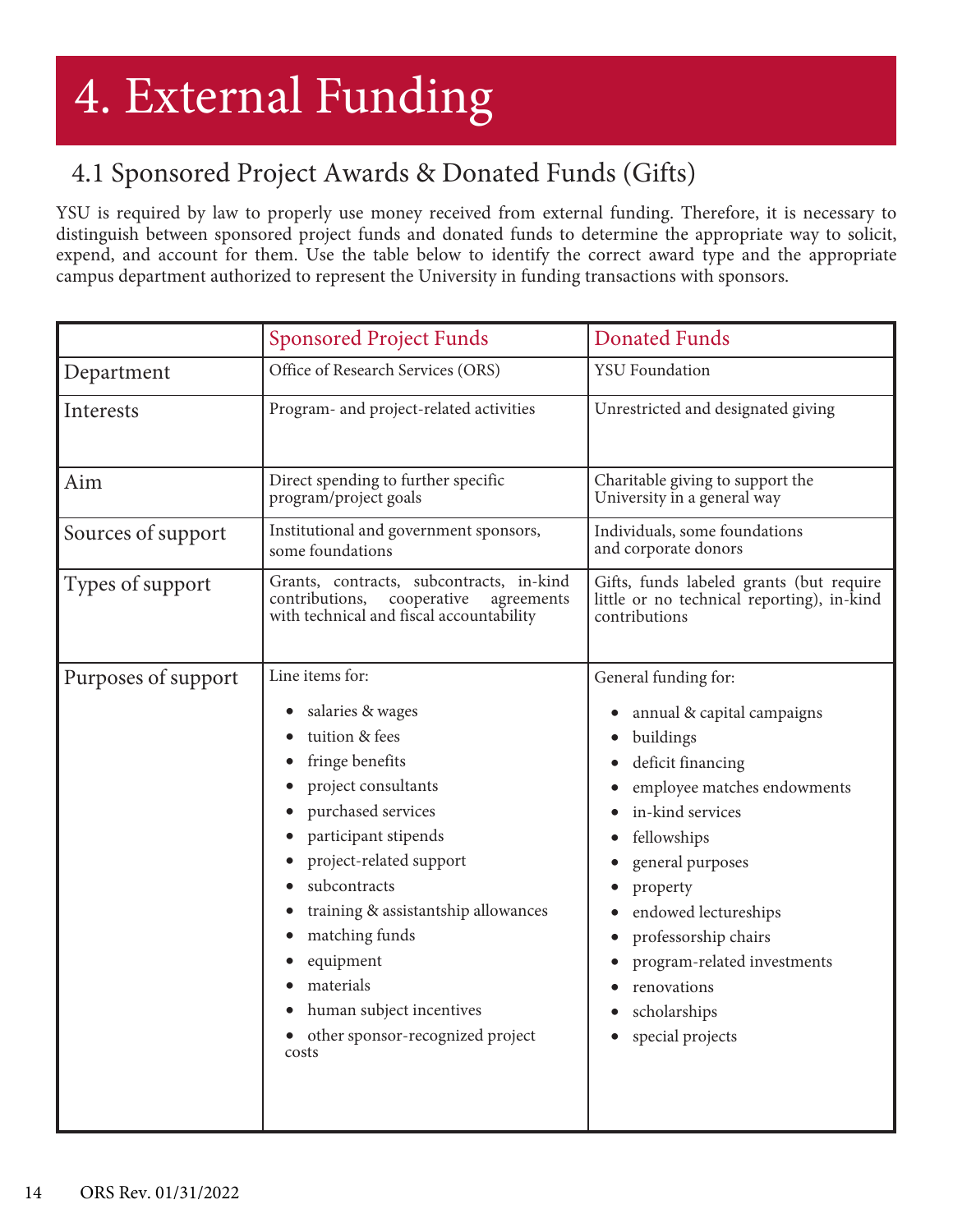# 4.2 Government Sponsors

Federal, state, and local government agencies and programs represent the largest share of funding opportunities. Government sponsors provide grants for a variety of research disciplines. Federal sponsors may award funds to the University directly via grants, contracts, **cooperative agreements**, subcontracts, and passthrough programs administered by intermediary agencies. The Catalog of Federal Domestic Assistance identifies more than 2,248 federal funding programs for which YSU is qualified to apply. State of Ohio departments and agencies also administer grant programs funded through legislature.

YSU works with many federal sponsors, including: National Science Foundation (NSF), National Institute of Health (NIH), National Endowment for the Arts (NEA), National Endowment for the Humanities (NEH), and the National Aeronautics and Space Administration (NASA). Visit [grants.gov](https://www.grants.gov/) to search for federally sponsored grants and their deadlines and requirements.

#### *4.2.1 Federal Guidelines*

Federal agencies, in particular, require adherence to specific guidelines for proposal submission. Violating guidelines may result in disapproval of funds. Carefully review each sponsor's funding priorities and descriptions, requirements, and formatting rules, and adhere to them. The following are links to grant guidelines for a few federal sponsors:

- National Science Foundation (NSF) Proposal & Award Policies & Procedures Guide (PAPPG) [https://www.nsf.gov/pubs/policydocs/pappg22\\_1/index.jsp](https://www.nsf.gov/pubs/policydocs/pappg22_1/index.jsp)
- National Institutes of Health (NIH) [https://grants.nih.gov/grants/how-to-apply-application-guide. html](https://grants.nih.gov/grants/how-to-apply-application-guide.html)
- [Health and Human Services \(HHS\) https://www.hhs.gov/grants/grants/get-ready-for-grants](https://www.hhs.gov/grants/grants/get-ready-for-grants-management/index.html)management/index.html

### *4.2.2 Submission Procedures*

Each sponsor requires its own submission format and platform. Many sponsors accept submissions only online, and only via submission platforms designed for them. Below are links to guides and tools to major submission platforms. ORS can help you learn how to use these platforms, and assist you with submissions to them.

NSF [Research.gov](https://Research.gov)  [https://www.research.gov/common/attachment/Desktop/FastLane\\_Help.pdf#welcome\\_to\\_the\\_](https://www.research.gov/common/attachment/Desktop/FastLane_Help.pdf#welcome_to_the) fastlane\_help\_system.htm

NIH ASSIST — [https://era.nih.gov/files/assist\\_user\\_guide.pdf](https://era.nih.gov/files/assist_user_guide.pdf) 

[Grants.gov](https://Grants.gov) Workspace —<https://www.grants.gov/web/grants/applicants/workspace-overview.html>

NASA NSPIRES — <https://nspires.nasaprs.com/external/help.do>

Ohio Arts Council ARTIE — <https://oac.ohio.gov/grants>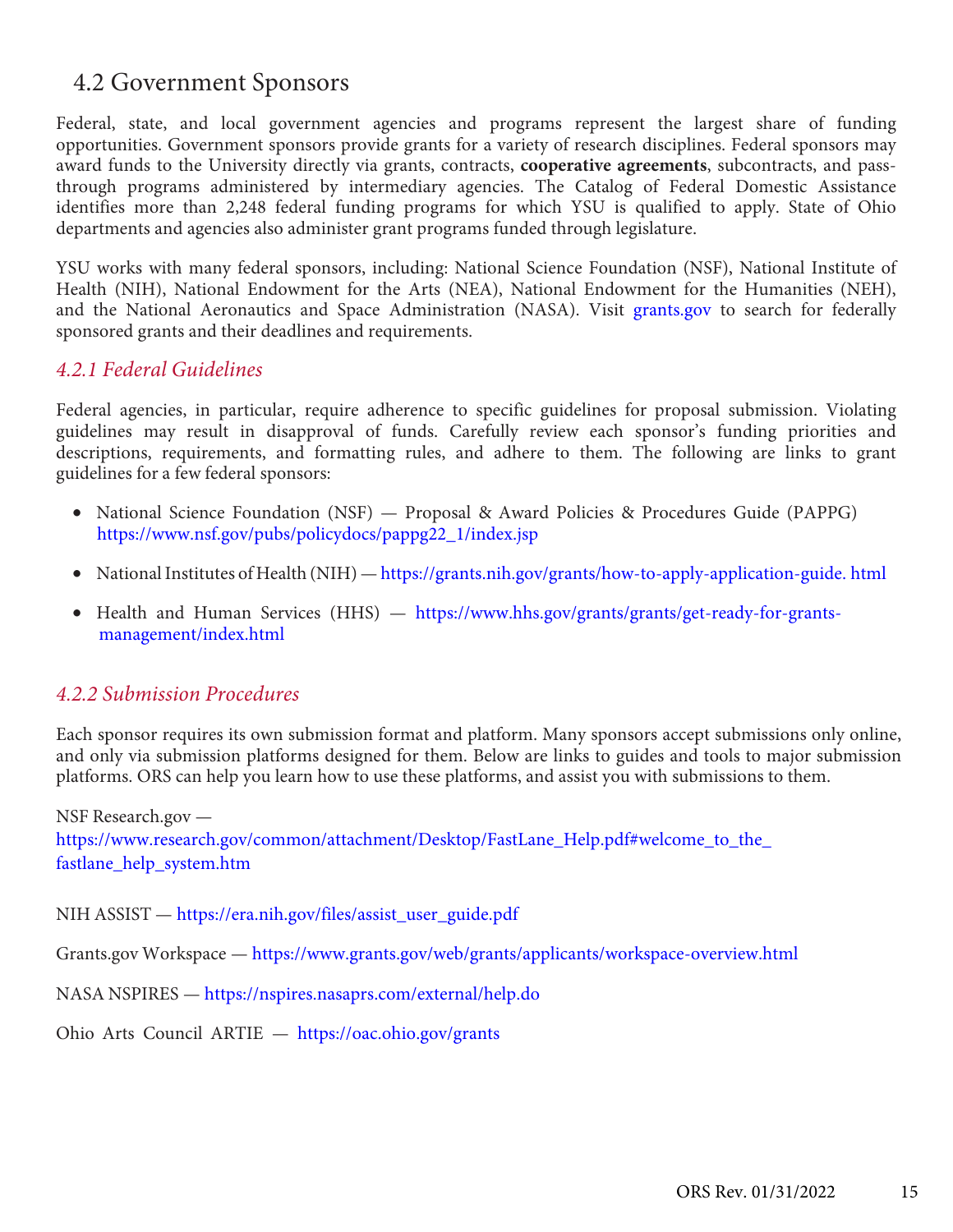# 4.3 Non-Government Sponsors

## *4.3.1 Foundations*

*Private Foundations* — primarily fund unrelated organizations, institutions, or individuals for scientific, education, cultural, religious, or other charitable purposes. They may be nonprofit corporations or charitable trusts. Private foundations may receive money from a family, an individual, or a corporation, but not a state or federal entity. Private foundations differ from grantmaking public charities, or public foundations, which receive support from "diverse sources, which may include foundations, individuals, and government agencies. Most community foundations are also grantmaking public charities." Examples of private foundations include the Cafaro Foundation and the Wean Foundation. The Youngstown Foundation is an example of a public charity.

*Community Foundations* — provide support for the community or region in which they are based. They receive funds from the general public, but also may issue grants.

*Company-Sponsored Foundations* — while separate legal entities from the parent company, these foundations usually give according to the parent company's interests. They can be considered private foundations or public charities, and in any case, follow the same laws, including making public disclosures. Examples include the General Motors (GM) Foundation and The Coca-Cola Foundation.

To search for foundation grants, the following resources can help:

- [GrantFoward](https://www.grantforward.com/index) a free service for YSU faculty, staff, and students.
- The Foundation Center's Foundation Directory Online basic access is available to YSU faculty, staff, and students. Free access to the professional level is available at the Public Library of Youngstown & Mahoning Valley.

Links to these resources are found on the ORS website: <https://ysu.edu/funding-opportunities>

### *4.3.2 Corporate Sponsors*

Corporate sponsors include companies and firms that offer funding for projects aligned with company interests. Corporate giving can derive directly from the company or from an affiliated foundation (see Company-Sponsored Foundations, above).

Corporate direct giving programs are directly connected with the parent company. They support projects that do not meet company-sponsored foundation guidelines. Direct giving programs are often employeedriven or local community-related.

#### *4.3.3 Associations*

 Earthwatch. Contact ORS for further information and assistance with pursing association funding Associations are organizations established to issue grants or to engage in funded programs, and operate much like government or foundation funding programs. Examples include the American Heart Association and opportunities.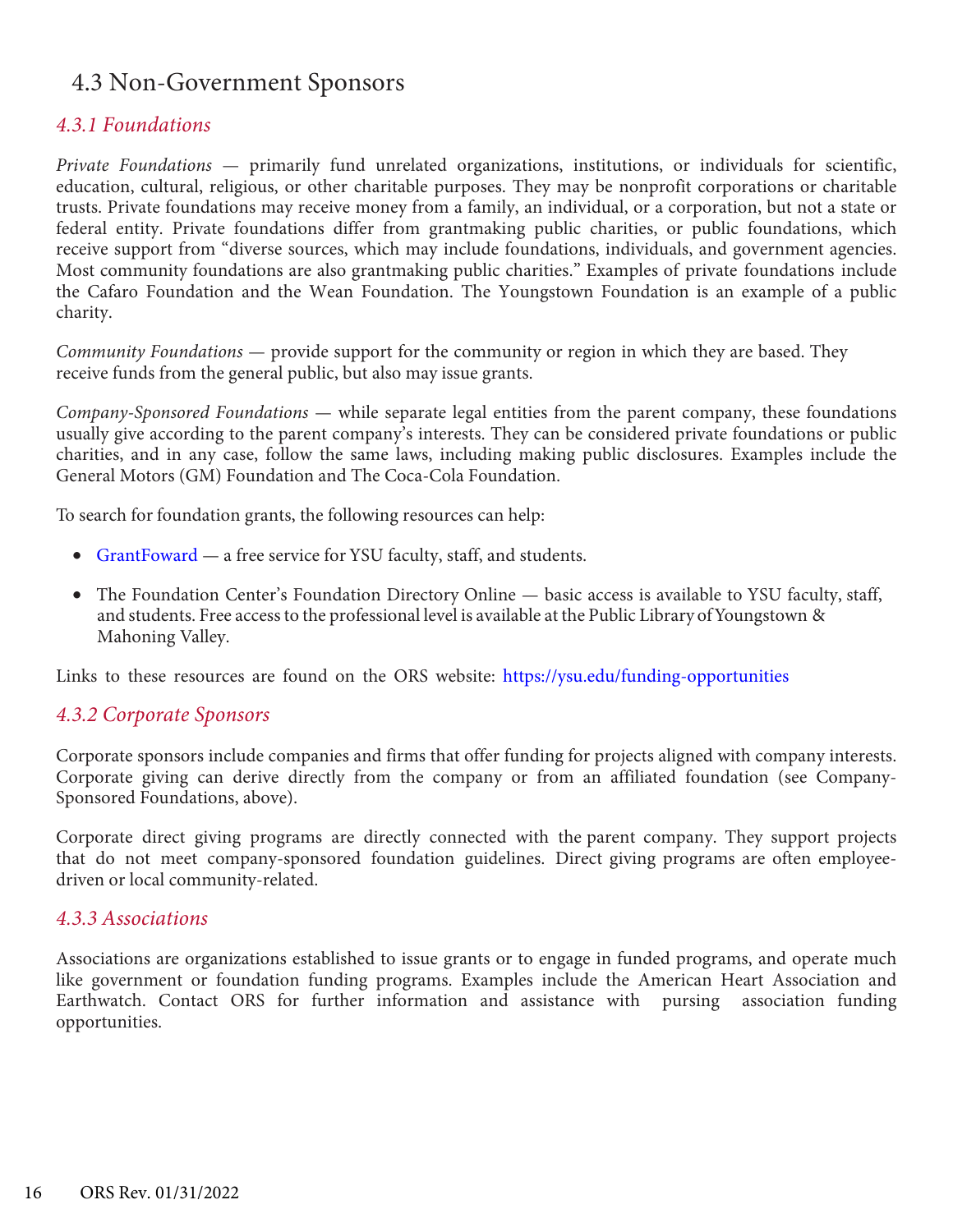# 5. Proposal Development

# 5.1 Basic Guidelines

Proposals are persuasive documents describing and promoting research and professional activities worthy of external support. External funding proposals include: **unsolicited proposals**, **solicited proposals**, and/or **letters of inquiry/interest/intent (LOIs)**. Unsolicited proposals are submitted to an organization generally, instead of to a specific **Request for Proposals (RFP)**. Unsolicited proposals are common with NIH grants and foundations. Solicited proposals are submitted after a sponsor solicits applications, in response to an RFP. Prior to submitting a proposal, a sponsor may request an LOI, which provides background information and the project intent in letter format.

## *5.1.1 Strategies*

Two main strategies for developing a persuasive proposal include: (1) developing an articulate, persuasive narrative, and (2) learning the expectations of the proposal review team and crafting the narrative accordingly.

- 1. To develop an articulate, persuasive narrative, address these questions:
	- a) What problem needs to be solved or addressed?
	- b) Why is the project important?
		- b.1 Is the project timely?
		- b.2 Why is this project needed at this time?
	- c) Are the project results and outcomes measurable?
	- d) How will the project be conducted?
		- d.1 Who are the investigators, staff, and participants?
		- d.2 What is expected to occur, in what sequence, and when in the project schedule?
		- d.3 When will the project begin and end?
		- d.4 Where will the project be conducted?
	- e) What resources are needed to conduct the project successfully? What resources are currently available?
- 2. In learning the expectations of the proposal review team and crafting the narrative accordingly, address these questions:
	- a) What are the sponsor's current funding priorities and program interests?
	- b) What guidelines does the sponsor use in the proposal review process?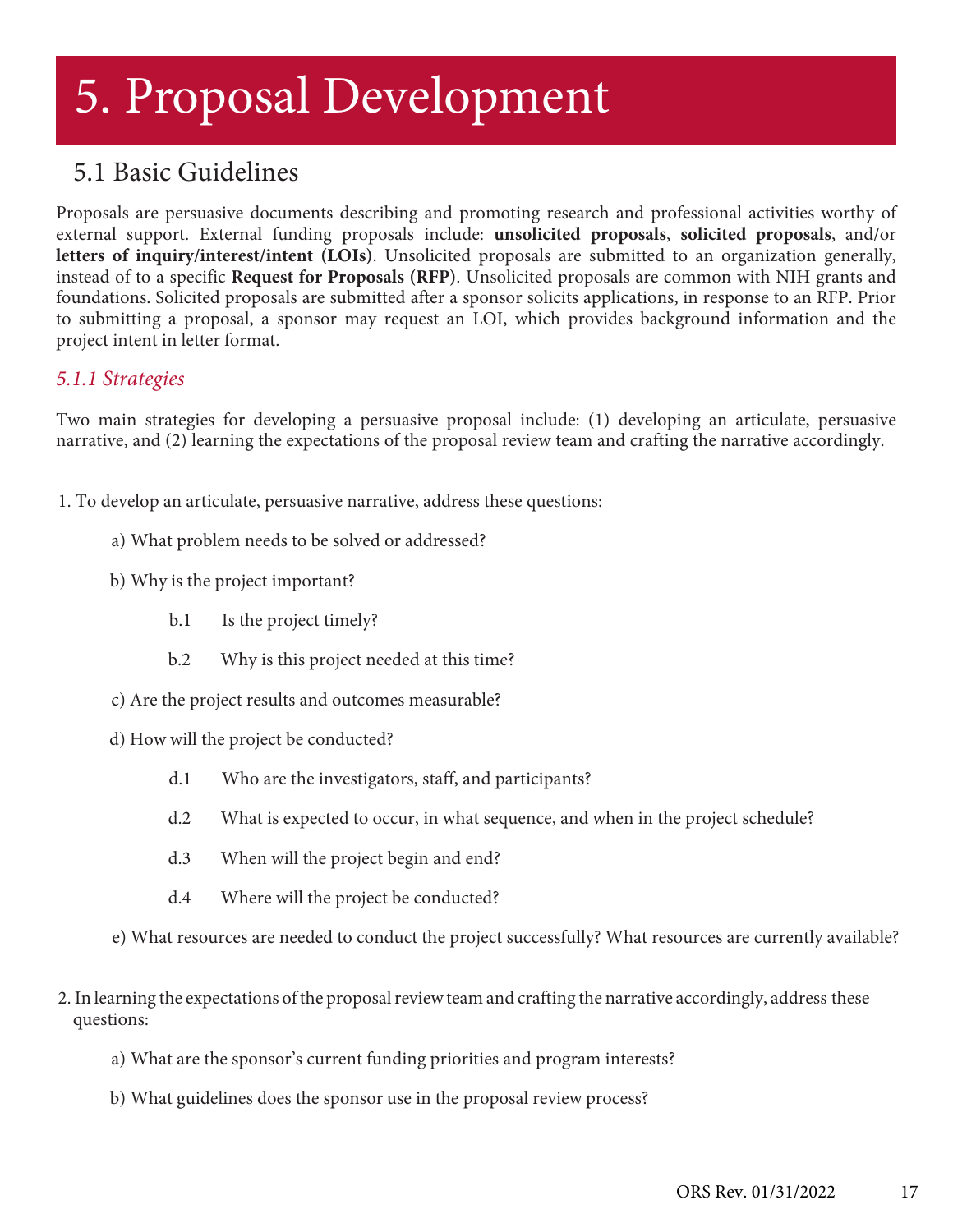c) Will the reviewers be knowledgeable in the proposal's subject area or not?

- d) What are the sponsor's format specifications?
- e) Does the sponsor give specific instructions?

Examine the sponsor RFP, website, and publications to help you answer these questions. If a program officer's contact information is provided, contact them for advice, suggestions, and feedback.

Consider conducting an informal peer review by colleagues to help you identify weak aspects of your narrative and anticipate reviewer questions. You can also submit your proposal drafts to ORS for review *no later than two weeks prior to the sponsor submission deadline* to allow proper review and revision.

## 5.2 Narratives

Narratives tell the story of your project. They describe the problem or need with supporting evidence, then introduce the solution that your project will supply. The narrative should compel the sponsor to fund the project by incorporating logic, statistics, testimonials, and/or other supporting evidence. Narratives also include methods to evaluate project success and plans for sustainability. Narratives can also be called project descriptions or Statements of Work (SOW).

## *5.2.1 Basic Grammatical Guidelines*

Grammar guides such as Strunk and White's *The Elements of Style* (Macmillan) may be useful as you write the proposal narrative. As you write, keep the following basic grammatical guidelines in mind:

- Give the BLUF (Bottom Line Up Front)
- Use simple sentences
- Use active voice
- Limit adjective use
- Avoid personal pronouns
- Use direct language
- Use precise language
- Avoid colloquialisms
- Avoid jargon
- Use language free of gender-bias

## *5.2.2 Typical Components of Narratives*

Typical components of narratives include:

- Introduction
- Research plan with specific aims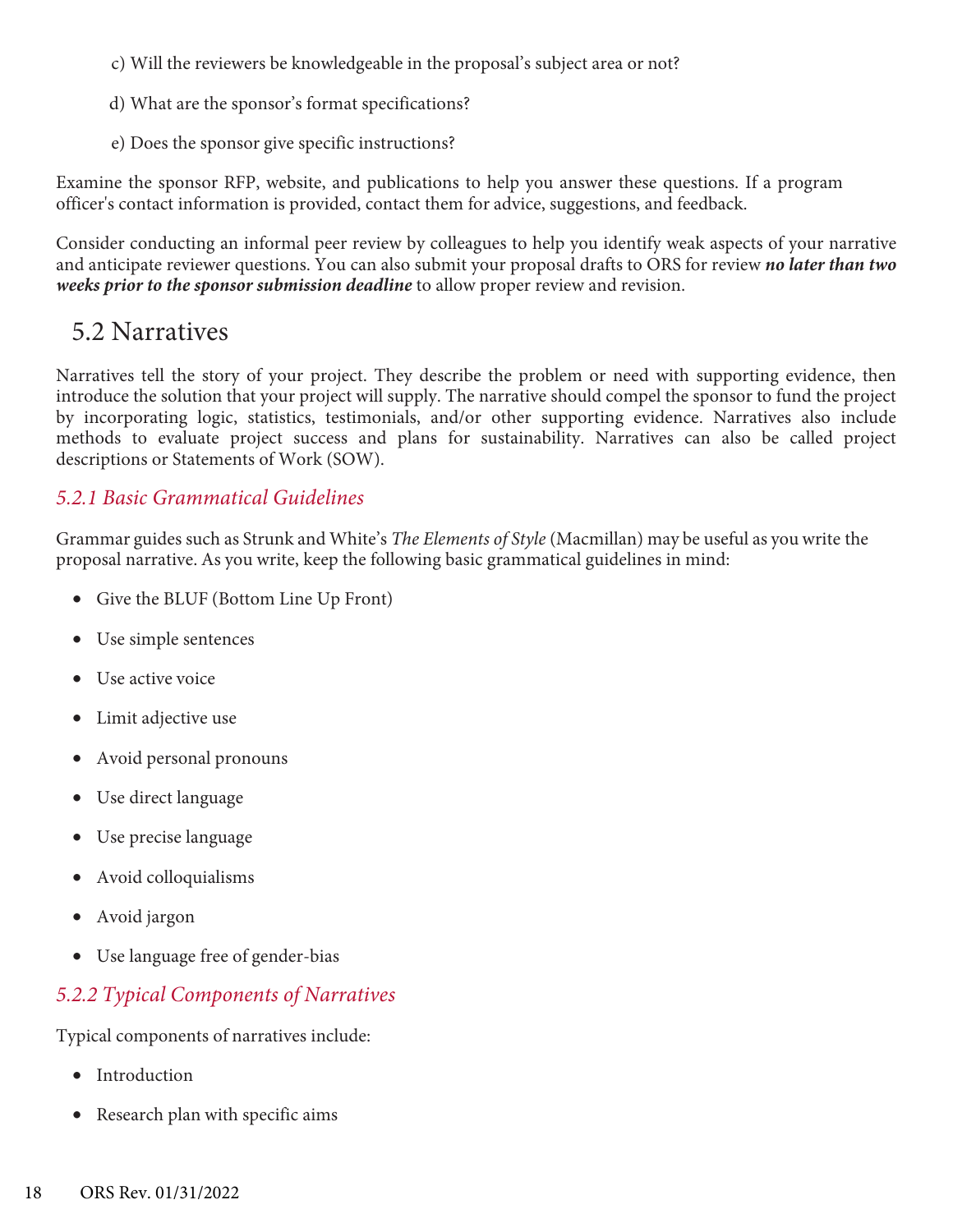- Background/literature review
- Expected outcomes
- Potential problems
- Timetable
- Deliverables, if applicable
- Evaluation plan, if applicable

There is no standard proposal format for every sponsor. Each proposal is unique, and each required format is unique. *Always read a sponsor's guidelines carefully*. When clear guidelines are missing, the following typical components provide a basic proposal framework:

#### *Cover Page*

- In the cover page, include information such as:
	- Application organization
	- PI/PD
	- Project title
	- Sponsor agency and/or program
	- Date submitted
	- Expected project start and end dates
	- Amount requested
	- Contact person and information

#### *Abstract*

• An abstract is a brief summary of your proposal. Limit abstracts to one page, and remember to include project objectives, methods, significance, and main narrative points

#### *Problem Statement/Needs Statement/Summary Statement*

- Identify the problem or need
- Create a logical connection between the problem/need and include institutional capabilities of addressing it
- Introduce evidence such as statistics, reports, and testimonials to support the logical connection
- Introduce the methods intended to address the issues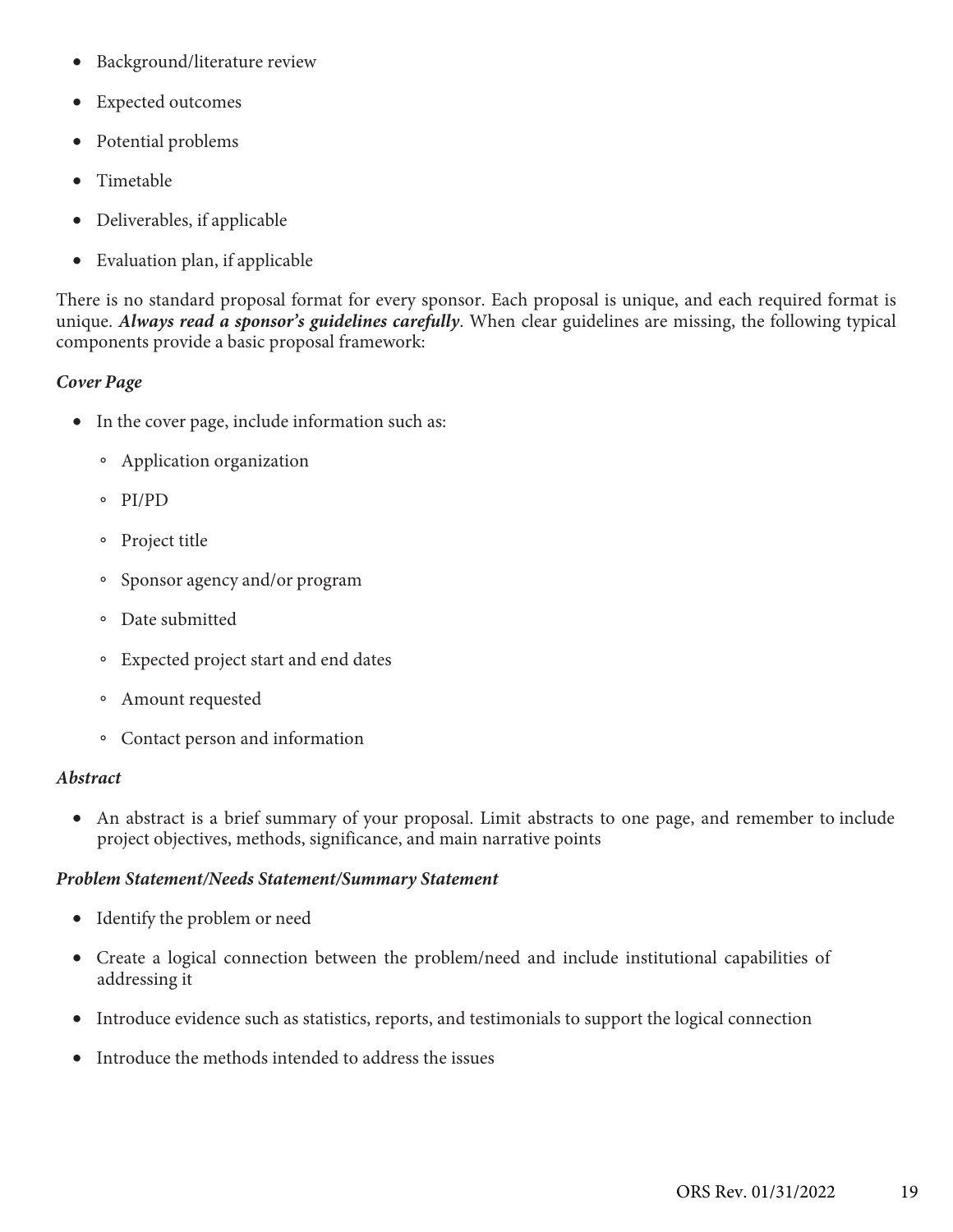#### *Background Research/Literature Review*

- Include relevant literature with citations
- Highlight key concepts supporting the problem or need
- Address the research gap
- Build credibility by showing your knowledge of the field

## *Goals and Objectives*

- Goals are general concepts the project aims to achieve.
- Objectives are specific targeted results the project aims to achieve.
- Make your objectives S.M.A.R.T. (Specific, Measurable, Achievable, Realistic, and Timely)

## *Project Design/Methods Statement*

## *For research projects:*

- Describe how the project will be conducted
- Provide evidence of your capability to conduct the project
- Describe project activities that will achieve the objectives and test your research question and/or hypothesis
- Provide rationale for your approaches
- Identify data to be collected
- Identify who will collect the data and how
- Identify subjects and controls
- Identify method of analyzing the data

*For course and curriculum development programs:*

- Identify existing courses and alternatives
- Describe the form the final product(s) will take
- Describe how the product(s) will be used
- Identify who will use the product(s)
- Identify if and how the product(s) will be made available to others

## *For training programs:*

• Identify what materials will be used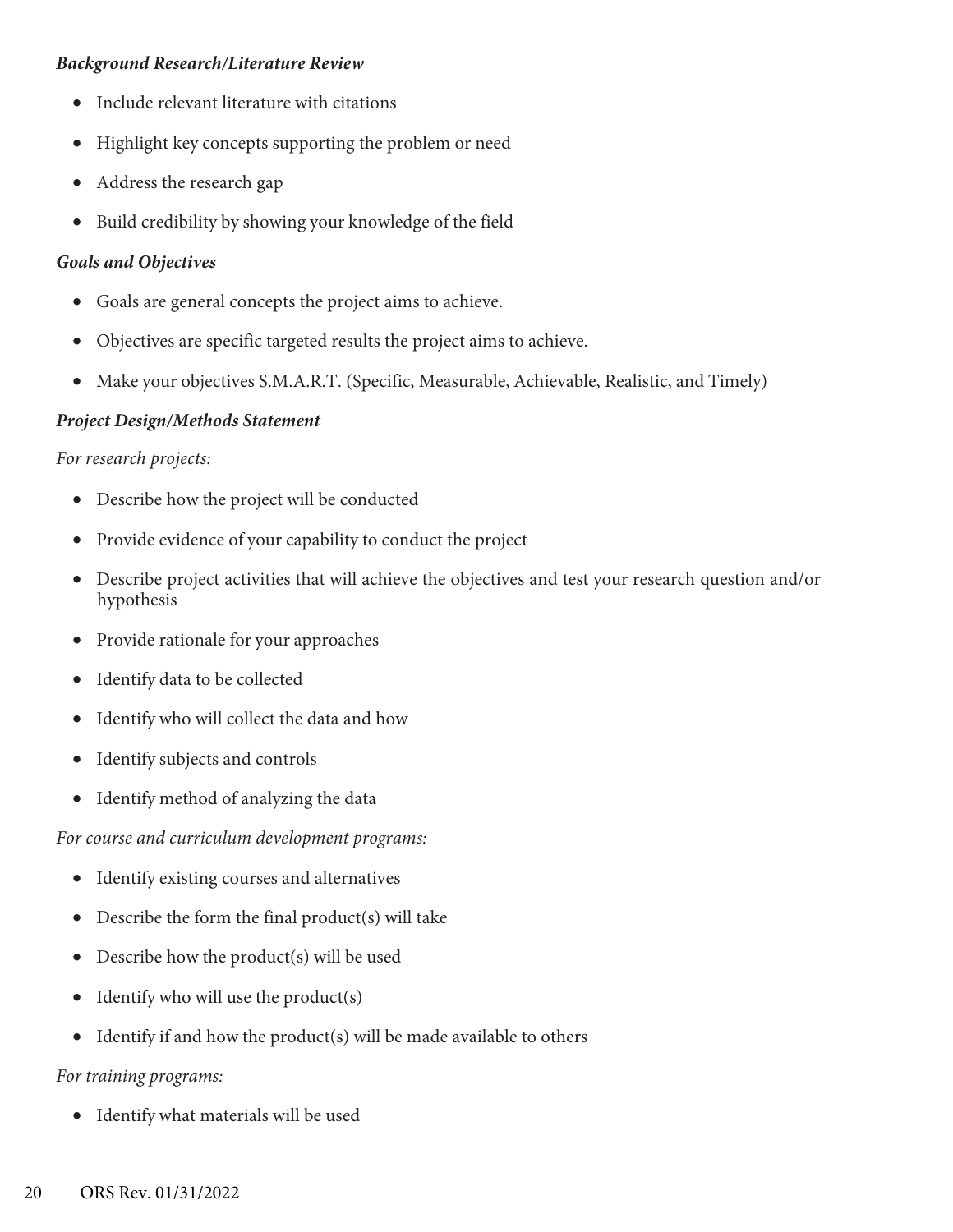- Identify the participants or target participants and how many you expect to participate
- Describe how participants will be selected or were selected
- Identify where training will occur
- Identify who will supervise
- Describe what will be presented and how

#### *Evaluation*

- Identify the scale and scope of the project impact
- Describe how the sponsor will benefit from the investment of the project
- Describe how the project will be evaluated, such as with pre- and post-testing, observations, testimonials, surveys, etc.

# 5.3 Budgets

A budget should reinforce the credibility of your project design. It should persuade sponsors with its organization, relevance, and accuracy. Think of the budget as a narrative in numbers.

ORS staff can assist with the construction and presentation of the project budget, but it is helpful to familiarize yourself with budget components. Presentation of costs in the budget must meet all sponsor requirements and, if you are seeking federal funding, the Federal standards found in the Uniform Guidance (UG) or 2 CFR 200.

### *5.3.1 Budget Basics*

Sponsored projects are usually not included in the University's operating budget, and may be referred to as "soft money" activities. Soft money activities and positions rely on grant funding, and thus, proper budget management is essential to successfully maintaining and completing sponsored projects.

Budget costs are typically divided into two primary categories: **direct costs** and **indirect (F&A) costs**. Direct costs are those incurred specifically and directly for the sponsored project and are integral to the project's completion. Examples can be personnel salaries, fringe benefits, equipment, supplies, travel or tuition.

Indirect costs are "incurred for common or joint objectives and cannot be readily identified with a particular final cost objective" [2 CFR 200, Appendix IV, A.1]. Indirect costs are also called Facilities and Administration (F&A) costs. Examples of F&A costs include shared facilities or services, such as general administration and clerical work, utilities such as lighting and heating, and standard depreciation or use of buildings and equipment.

F&A costs allow the University to be reimbursed for the indirect costs incurred during the project period. These costs are real costs and are critical to sustainability of the University. Board of Trustees policy prohibits F&A waivers or reductions.

F&A costs are calculated based on percentages of each project's direct costs. Three types of rate calculations are used to determine indirect costs: salaries and wages, **modified total direct costs**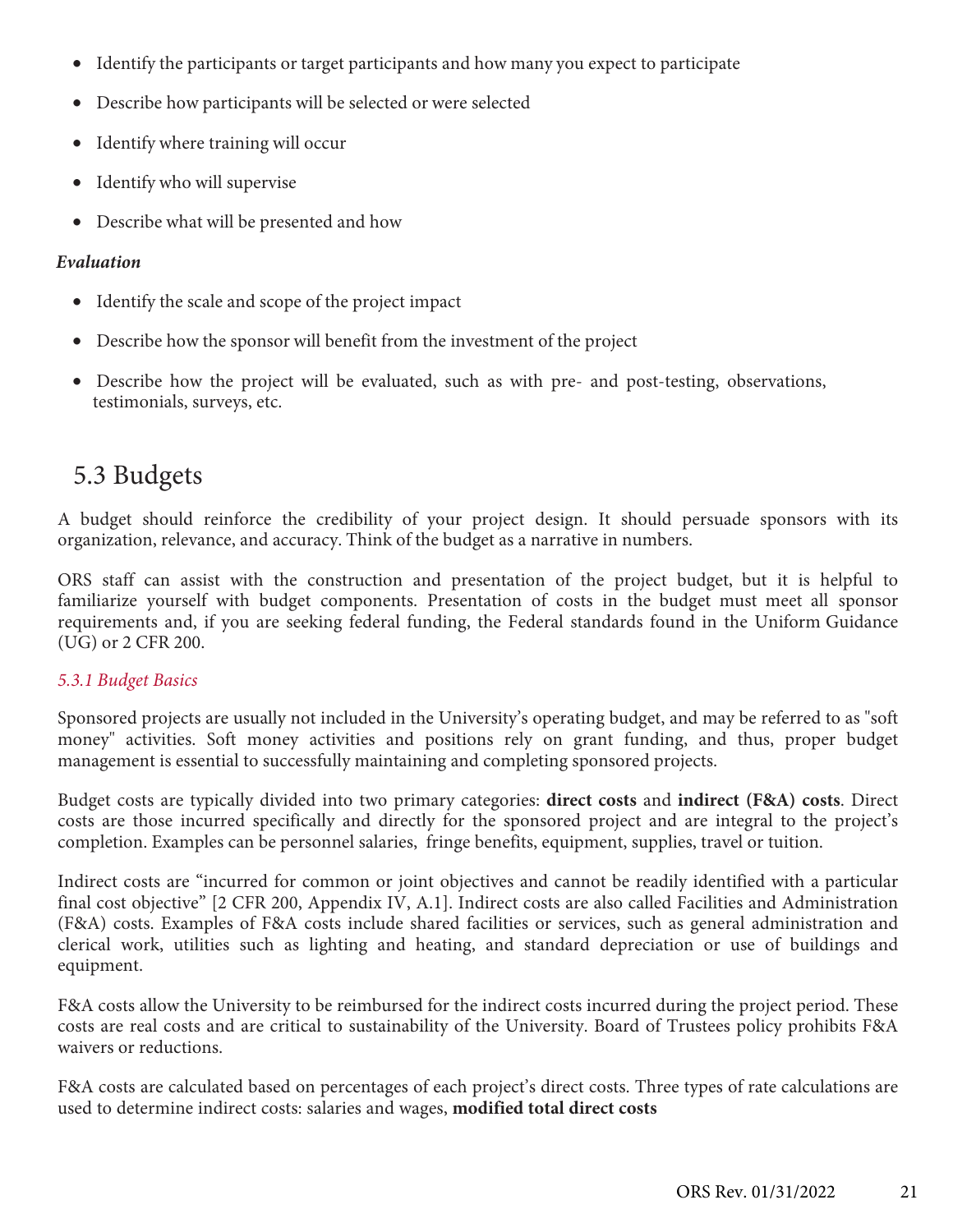and supplies, services and travel, and up to the first \$25,000 of each subaward. However, some sponsors **(MTDC)**, and total direct costs. YSU's approved F&A rate is based on salaries and wages, materials limit F&A rates in the RFP. YSU accepts the sponsor-mandated F&A rate. F&A rates for YSU are negotiated with the Department of Health and Human Services (DHHS) every few years. Visit the ORS website for the most recent F&A rates.

2 CFR 200, Subpart E outlines cost principles to follow when developing budgets for federally-funded projects. In general, consider the following four cost principles when developing budgets and considering expenses:

#### *Allowable*

• Is the cost allowable under the contract, RFP, federal regulations, and institutional policy?

#### *Allocable*

- Is the cost chargeable or assignable to the federal award?
- Is the cost incurred specifically for the project?
- Does the cost benefit the award and project?

#### *Necessary*

• Is the cost necessary to complete the project objectives?

#### *Reasonable*

- Is the cost ordinary and necessary for the operation of the project?
- Does the cost meet standard market prices for comparable goods or services in the geographic area?

## *5.3.2 Direct Costs*

#### *Personnel*

#### *Salaries*

List all YSU project personnel by name and functional title. Personnel titles, where applicable, should be listed in the budget in the following order: PI/PD, Technical Support Staff, and Graduate/Undergraduate Research Assistant(s). Include rate and basis of pay. Include the amount of work, or effort, for each personnel member on the project. Federal standards require that all faculty and staff effort on sponsored projects be uniformly documented and based on a percentage of a project employee's academic- or calendar-year contract salary.

Also include the amount requested from both the sponsor and the University to support each person for their length of participation in the project. Project consultants should not be included under personnel (see the Contractual section, below). Student assistant funds are represented as either an hourly rate or stipend-based compensation, but excluding tuition and fees, depending on the individual appointment.

Any **release time** funds will be retained by YSU to cover the contractual "release" of faculty whose normal teaching load, advising, and/or other duties are reassigned to allow them time to perform the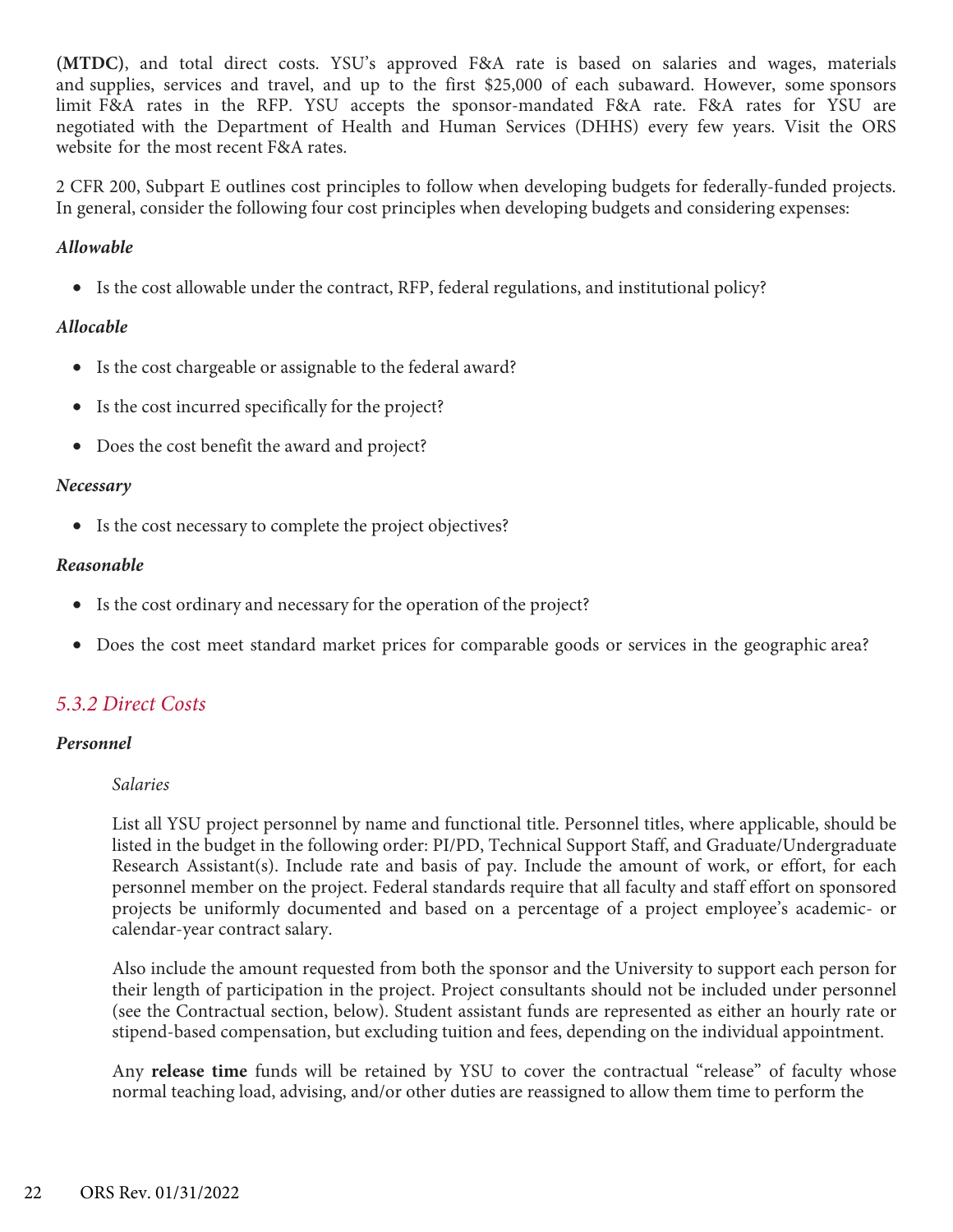project. Funds generated outside of regular contract periods (typically Summer or Off-Term Support) are paid directly to the employee.

#### *Fringe Benefits*

**Fringe benefits**, expressed as a percentage in the budget, include employee benefits additional to salaries, including items such as University retirement programs, hospitalization and disability services, unemployment and workers' compensation contributions. Different personnel positions receive different fringe benefit rates. Not all University benefits are eligible to be charged to federal grant programs. A fringe percentage chart is included in Appendix B, but always check with ORS for the most up-to-date rates.

#### *Contractual*

#### *Consultants*

PI/PDs may contract external consultants to complete the project. If so, identify the name, title, and institutional or professional affiliation of each consultant; indicate the nature, extent, and period of consultant services; and provide bases for fees and expenses incurred from services in the budget. Consultants are not University employees, and are therefore not eligible for ongoing appointment or other benefits, including fringe benefits.

#### *Subcontracts*

Subcontracts are required when subawardees are involved in the project. Subcontracts usually require specific approval by the sponsor, and proposals usually include the subcontractor's proposal and budget. Federal regulations require that a risk assessment be completed on all potential subawardees prior to issuing a subcontract. Generally, subcontracts may include only \$25,000 of the subcontract cost in the F&A cost rate calculation. [For more on F&A costs, see 5.3.2.] Consult with ORS before pursuing subcontracts for sponsored projects.

#### *Equipment*

Equipment includes, "tangible personal property (including information technology systems) having a useful life of more than one year and a per-unit acquisition cost which equals or exceeds the lesser of the capitalization level" established by the University [2 CFR 200.33]. In order for an item to be considered equipment, it must have a useful life longer than one (1) year and cost \$5,000 or more. Additionally, items that are composed of multiple component pieces—each of which on their own cost less than \$5,000, but when the combined cost \$5,000 or more—are also considered equipment. An example of this might be a virtual laboratory environment composed of servers, a rack, wires, etc.

Special purpose equipment is to be used "only for research, medical, scientific, or other technical activities" [2 CFR 200.89]. Examples include microscopes, x-ray machines, surgical instruments, and spectrometers.

#### *Supplies*

Supplies are items that cost less than \$5,000, including computers and standard office equipment.

#### *Materials and Services*

Materials and services are considered supplies, and include consumable materials such as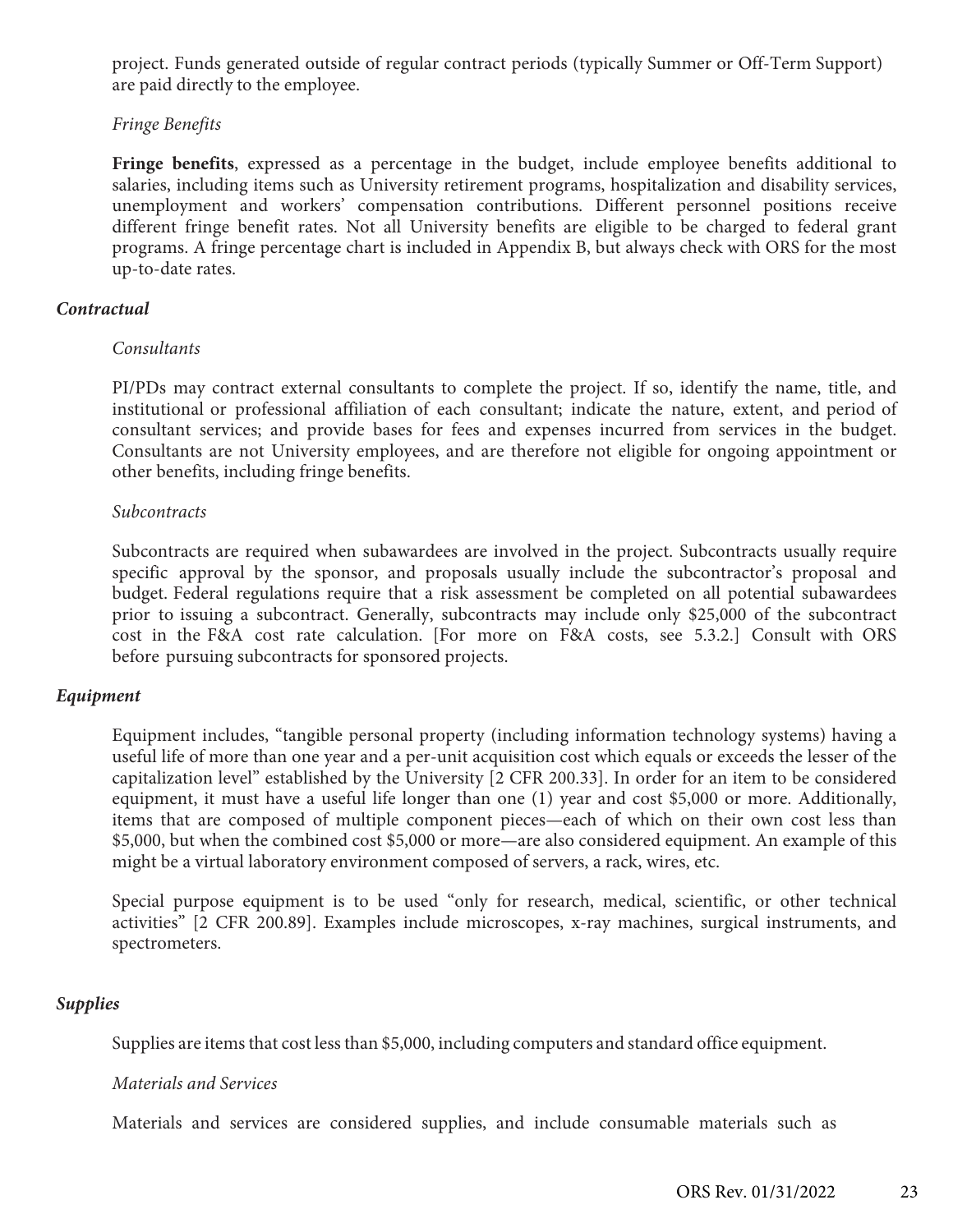glassware, chemicals, lab animals, office supplies, books, or other items having either a limited use and/or cost below the \$5,000 equipment threshold.

#### *Travel*

Allowable trips in sponsored project budgets include: meetings, retreats, seminars, symposiums, workshops, or events directly related to the project. Travel expenses include transportation, lodging, subsistence, and related items.

Domestic travel includes all travel within the U.S., its possessions and territories, and Canada. Foreign travel includes all other travel, including travel within Canada and the U.S. and its possessions and territories, in transit to a foreign destination. Many sponsors restrict grant-funded foreign travel. Federally funded foreign travel usually requires use of U.S.-owned airlines.

#### *Other Direct Costs*

Other Direct Costs may include: subscriptions, alterations, renovations, off-campus space rental, leasing of computers and other equipment use charges paid to vendors, equipment repair and maintenance, and human subject incentive allowances. Other Direct Costs might also include costs to produce reports generated under sponsored projects and/or costs for the publication of articles required by certain journals. Some sponsors identify these costs as purchased services.

Do not list other direct costs as "miscellaneous", "general", or "other".

## *5.3.3 Indirect Costs, or Facilities & Administrative (F&A) Costs*

Indirect, or Facilities and Administrative (F&A) costs, include shared services, such as operation and maintenance of the physical plant, general administration, library expenses, and standard depreciation or use allowances for buildings and equipment. F&A costs cannot be omitted from the proposal budget or changed without prior approval from the Director of Research Services. Contact ORS for the current indirect cost rate.

## *5.3.4 Cost Sharing/Matching Funds*

Cost sharing or matching funds are project costs not paid for by the sponsor, but by the institution or an outside entity in support of a project. Cost share can be required or voluntarily committed. Required cost share is required by the sponsor and must be included in the budget. Voluntary committed cost share is not required by the federal agency, but the institution volunteers these costs. *It is against YSU policy to offer voluntary cost share* [See [YSU BOT Policy 3356-10-13.1](https://ysu.edu/human-resources/university-policies/policies-number/10-academic-affairs)]*.* Some sponsors, such as the National Science Foundation (NSF), forbid cost sharing, and will refuse proposals that include it.

Federal and pass-through funds from one sponsored federal project cannot be used as cost sharing on another federal project. Similarly, state and pass-through funds from one sponsored state project cannot be used as cost sharing on another state project.

Cost share is often referred to as "match." Matching funds are commitments made by the University to spend its resources in a certain predetermined ratio to funds from the sponsor. For example, cost share may be required on a 1:1 match. This means that for every dollar that the sponsor provides to the project, the University must provide a matching dollar. Thus, a project with a 1:1 match that has a sponsored award on \$50,000 will have a total budget of \$100,000 because the University will have to match the \$50,000 sponsor investment dollar for dollar. Matching funds may derive from the University operating budget or other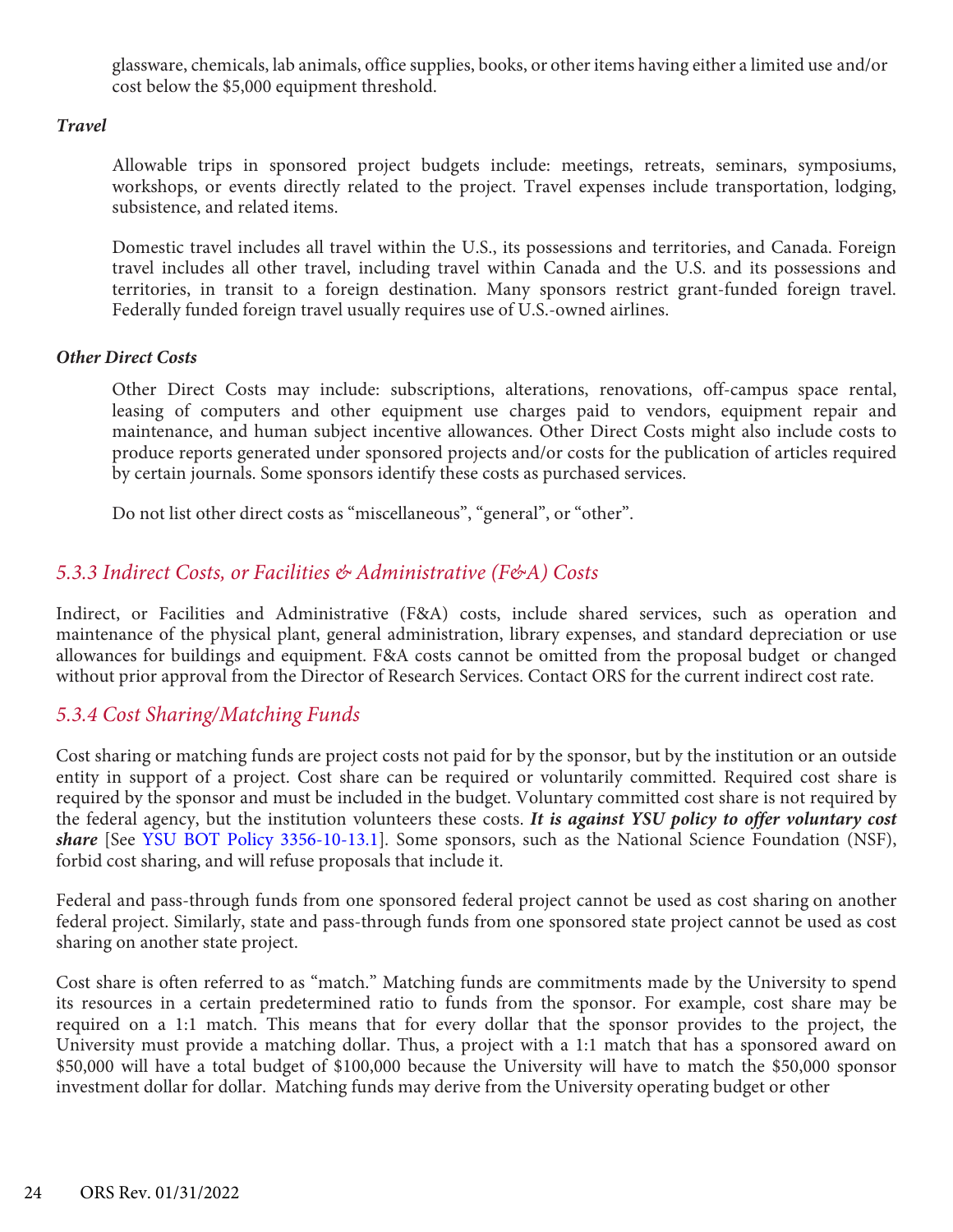third-party contributions, and must be earmarked for that purpose. It is the responsibility of the PI to determine how and where cost share commitments will be acquired, to obtain proper approvals, and to do so prior to submission of a proposal.

## *5.3.5 In-Kind Contributions*

In-kind contributions are non-cash contributions to a project, and may include: personal services; discounts; loaned equipment; other third-party costs that can be assigned a value, such as faculty/staff summer or off-duty support not charged to a project; and other donated goods and services. When listed, in-kind contributions should be indicated in the proposal narrative or in the budget detail as "Without Charge" or "In-Kind", and without a specified dollar amount, unless a formal commitment to track such funds has been obtained prior to proposal submission.

## *5.3.6 Anticipating Costs on Multiple Year Projects*

When developing multiple-year projects, it is important to consider how costs will be managed. Remember to account for inflation and project cost increases for each year. Furthermore, account for inflation between the proposal submission date and the project initiation date for annual or short-term projects. Projects awarded on a continuation basis are for ongoing project activities approved in the original proposal, and are typically awarded by federal programs to support long-term scientific or medical research. A funding renewal likely requires an additional competitive, formal proposal submission. If a **cost-extension** or add-on funding is needed, supplements may be applied for. These are generally issued as amendments to an existing grant or contract. If additional time is needed to complete all or a significant portion of project activities remaining, using unexpended funds, **no-cost extensions** may be applied for. Contact ORS.

## *5.3.7 Budgeting on Contracts*

Contracts are typically required for federally-funded projects and projects funded by some companies and firms. Contracts are either **cost-reimbursement** contracts or **fixed-price** contracts. Cost-reimbursement contracts are agreements between the sponsor and the University for the work to be performed and a total cost estimate for the work. Under this contract, sponsors are obligated to reimburse the University for actual costs incurred while conducting the project, but no more than the contracted total cost. A fixed-price contract includes a set price that the sponsor will pay the University for the project or service, including all work required by the contract and all deliverables. These contracts obligate the University to complete the contracted work regardless of the actual cost. If costs exceed the set price, the University must absorb the additional costs. If costs are lower than the set price, the University may retain the residual funds.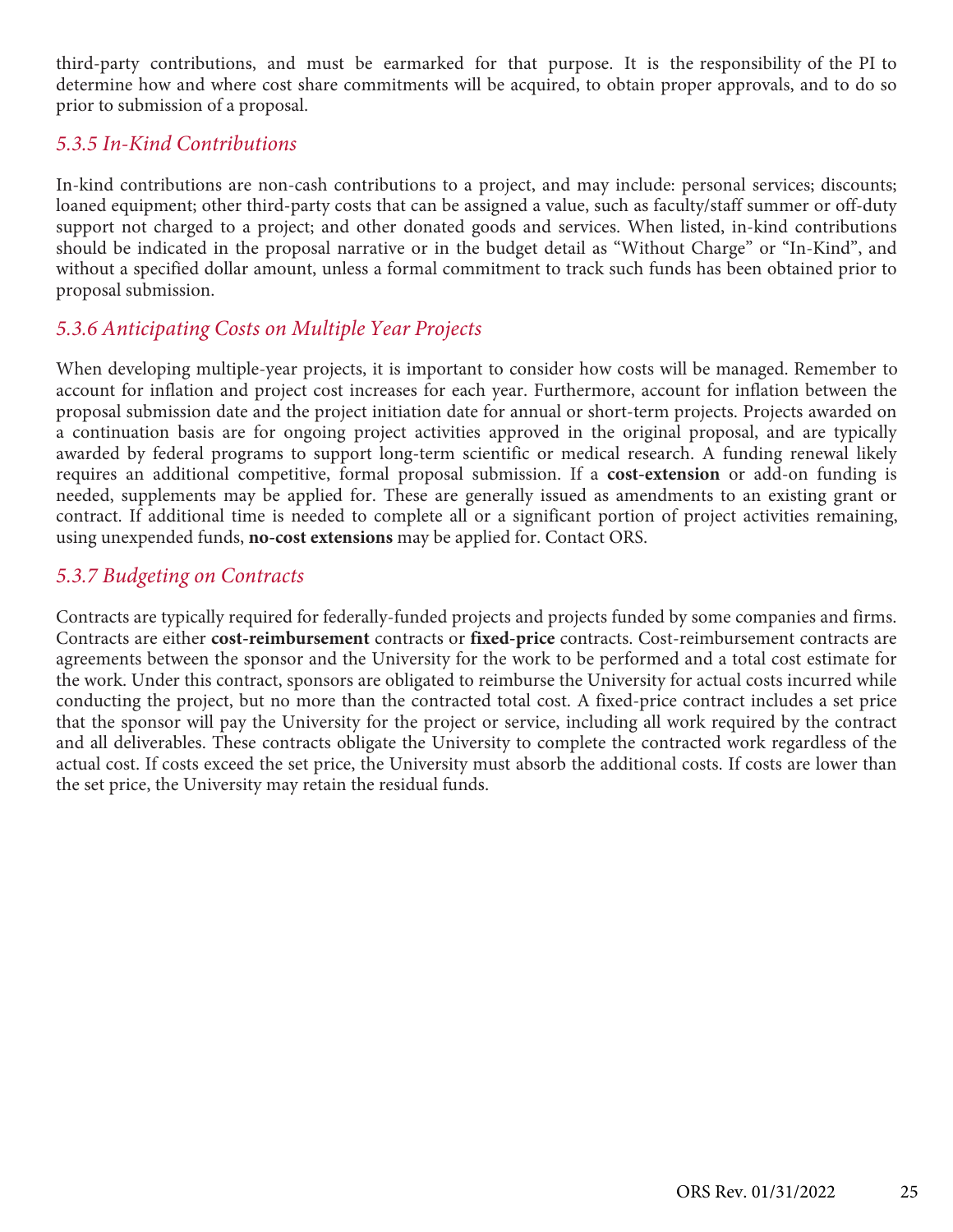# 6. ProposalAuthorization & Submission

# 6.1 Pre-Award Process

The pre-award process includes all preparations for proposal submission, including activities such as designing the project, meeting with ORS staff, obtaining institutional approvals, and more. Consider the flowchart below for a step-by-step guide to the pre-award process.



# 6.2 Coordination of Effort & Multiple Submissions

ORS can better assist PIs/PDs who prepare their project early. PIs/PDs should view project planning and proposal preparation as an interactive process involving the timely coordination of effort among colleagues onand off-campus, sponsor contracts, consultants, vendors, other technical support providers, and all appropriate University officials and other institutions. Timely coordination of effort maximizes the prospects of grant success and addresses potential conflicts early. Early preparation assists efforts including: submission of letters of intent, agency pre-screenings, state and local clearinghouse reviews, and programs that limit the number of proposals per institution during certain grant cycles.

Proposals may be submitted simultaneously to several different sponsors. Benefits of multiple submissions include: (a) reduced institutional cost sharing, and (b) a diversified funding base that can make proposals more attractive to sponsors. ORS assists PIs/PDs with multiple submissions.

# 6.3 Institutional Approvals

If a project is awarded and a contract is signed, YSU, as the applicant institution, is legally obligated to perform all sponsor requirements. Therefore, the University has established a review and approval system designed to protect its faculty, staff, and inherent interests under sponsored projects.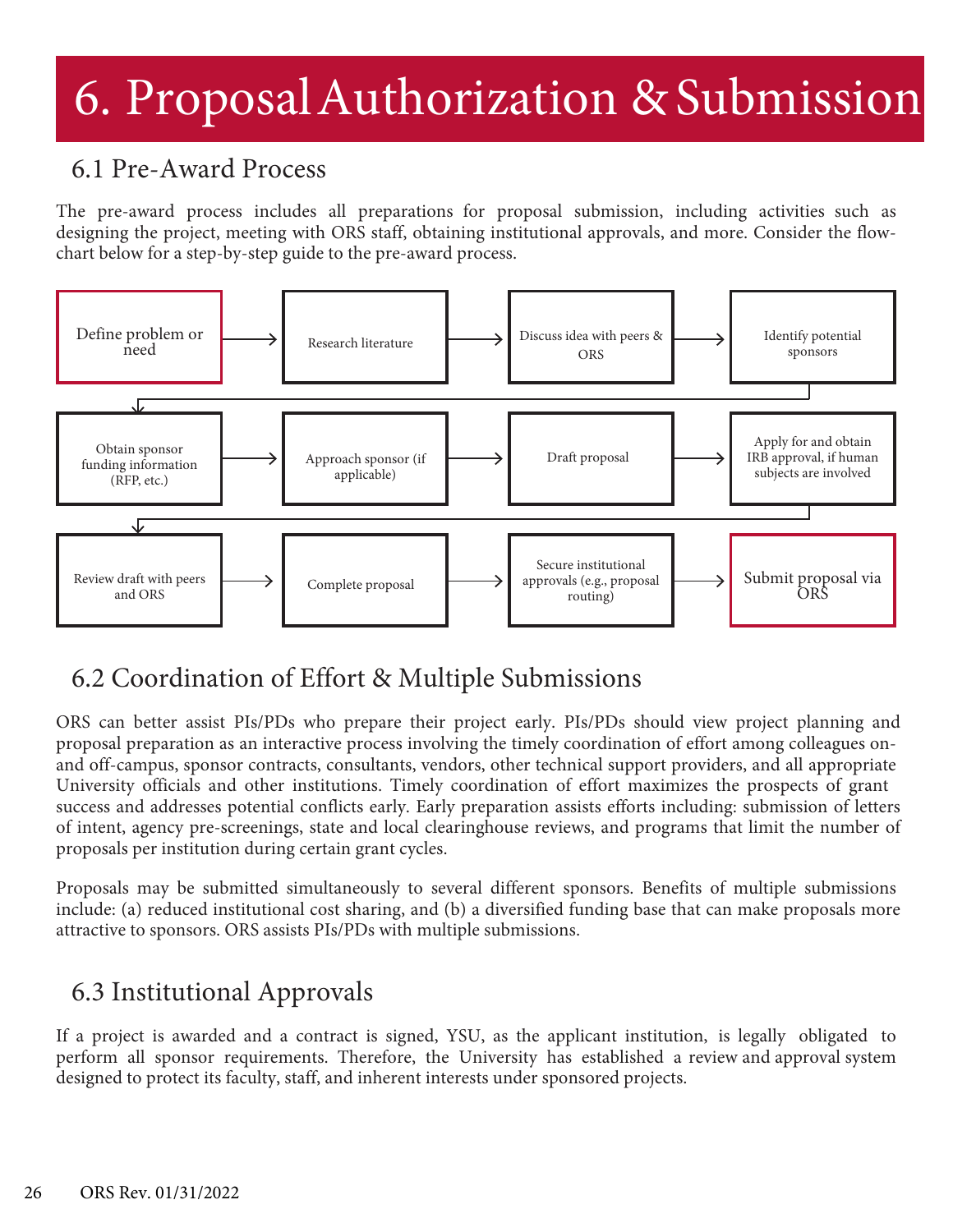All proposals potentially funded by a grant, contract, or cooperative agreement, and administered through the University, irrespective of sponsor, must be reviewed and approved by ORS *prior* to submission. This includes the timely presentation of *every* proposal for in-house review.

#### *No YSU personnel—faculty, staff, or students—may commit the University to a grant or contract with an external agency without approval from the YSU Director of Research Services.*

Faculty and staff submitting proposal(s) must attest to the accuracy, completeness, and appropriateness of the proposed activity, and to their own professional capability and willingness to conduct it. To assure this, the PI/ PD must contact ORS for proposal routing.

The PI/PD is responsible for obtaining all appropriate YSU authorizations. Proposals submitted without proper institutional review and approvals are not considered valid proposal by YSU.

# 7. Proposal Tracking & Disposition

# 7.1 Notification of a Proposal Decision

The sponsor will notify either the PI/PD or ORS of its award decision. If you are first notified about the sponsor's decision, be sure to communicate this to ORS immediately. Likewise, if the sponsor first notifies ORS, you will be notified of the sponsor's decision. If a proposal is awarded funding, ORS can assist the PI/PD with:

- 1. Deciding on the terms of an agreement or contract;
- 2. Arranging and conducting contractual negotiations;
- 3. Reviewing, recommending, and arranging institutional approval of all agreements;
- 4. Contacting other campus offices to effectively initiate the project.

If a proposal is not awarded, ORS can help the PI/PD obtain additional information about the proposal review process and the perceived strengths and weaknesses of the proposal, and can advise the PI/PD how to strengthen subsequent applications.

ORS may not receive timely notification from a sponsor about a proposal's status. Therefore, if you are notified of any change in proposal status or sponsor final determination, relay that information to the Director of Research Services immediately.

# 7.2 Proposal Monitoring & Review Assistance

Post-submission/pre-award contracts with sponsors are subject to legal restrictions that may be best addressed through qualified University staff. ORS monitors proposal receipt by the funding agency, and can interact with funding agency representatives on behalf of their constituents. Interactions might include: discussing funding status, responding to requests for further information, arranging site visits, and facilitating reviews. During the review process, it is important to maintain open communication with ORS about the status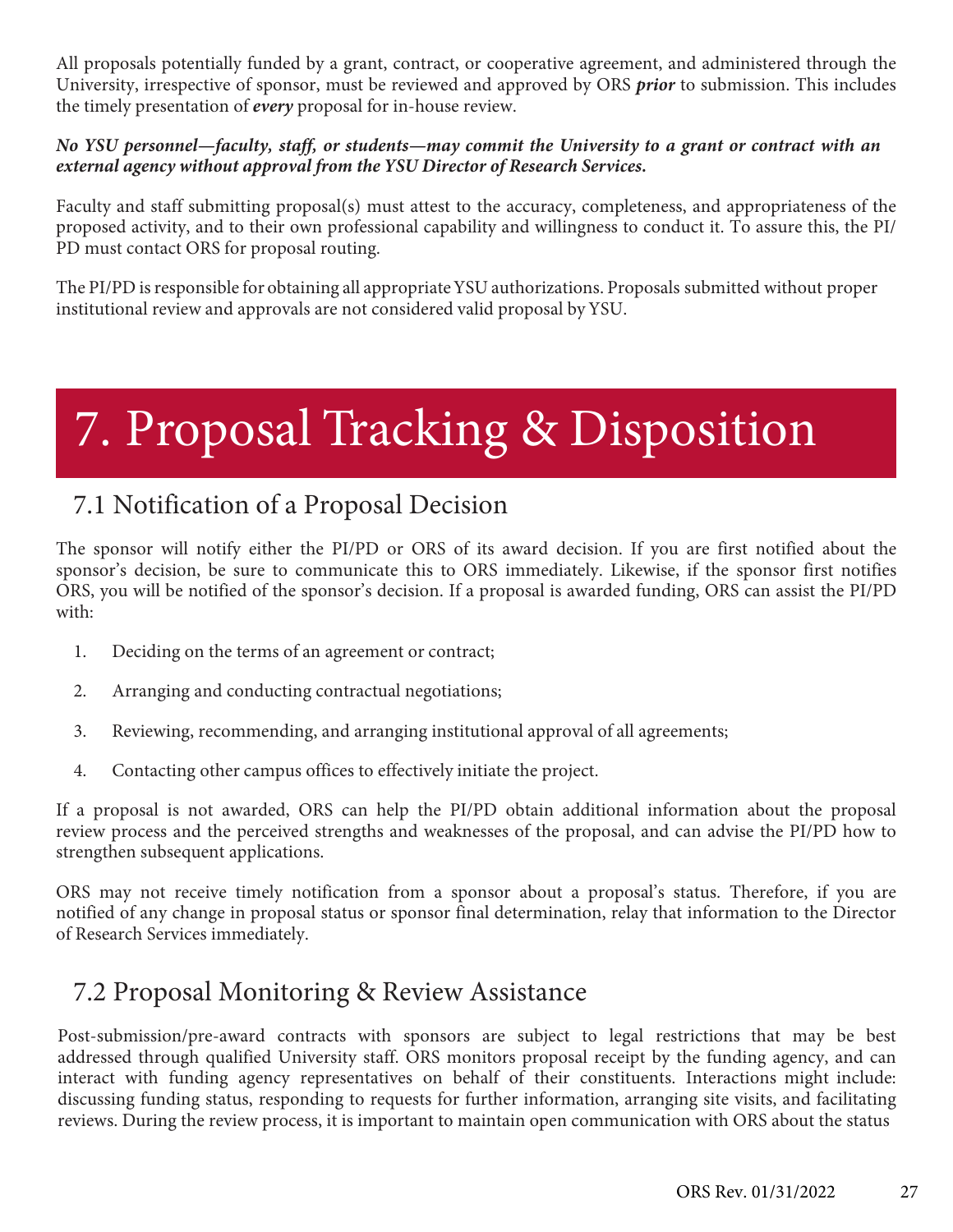of proposals. PIs/PDs should document any independent contacts with the funding agency officials as they occur, and inform ORS.

# 7.3 Proposal Disposition (Records Retention)

University and government policies require retention of archival materials, including: financial records, supporting documents, statistical records, and all other records pertinent to a federal award. Federal policy requires that these records be retained for three (3) years from the date of submission of the final expenditure report. Renewed awards require that records be retained for three (3) years from the dates of submission of quarterly or annual reports [2 CFR 200.333]. According to University policy, ORS will maintain records of unfunded proposals for one (1) year after their submission, and records of funded proposals for five or more (5 +) years following project closeout [See [YSU BOT Policy 3356-9-09\]](https://ysu.edu/human-resources/university-policies/policies-number/9-administration-and-personnel).

For assistance regarding record retention and destruction, contact the YSU Records Management Office.

# 8. Post-Award Procedures

# 8.1 Award Review and Acceptance

 document to determine acceptability of terms; (2) conduct further negotiations with the sponsor, if YSU personnel and students may not accept an award on behalf of the University. If you receive an award notice, notify ORS immediately. Once the grant agreement or contract is received, ORS will (1) review the necessary; (3) recommend any modifications to the terms; and (4) assist the PI/PD with closing the award transaction.

# 8.2 Project Initiation

 approval, and any pre-award correspondence. Once the award has been approved, ORS will transfer copies of relevant documents to the Office of Grants Accounting. Documents may include the approved proposal budget, any sponsor administrative guidelines, the approved grant agreement or contract, the proposal routing

Once the Office of Grants Accounting has received the relevant documents, they will establish a project account, including a FOAP (fund number, organization code, account category, and program code) and inform the PI/PD.

# 8.3 Administering Project Activities

PI/PDs are primarily responsible for project administration. Full procedures for project administration are outside the scope of this guide, however, awareness of some general features may be helpful. Project activities may include: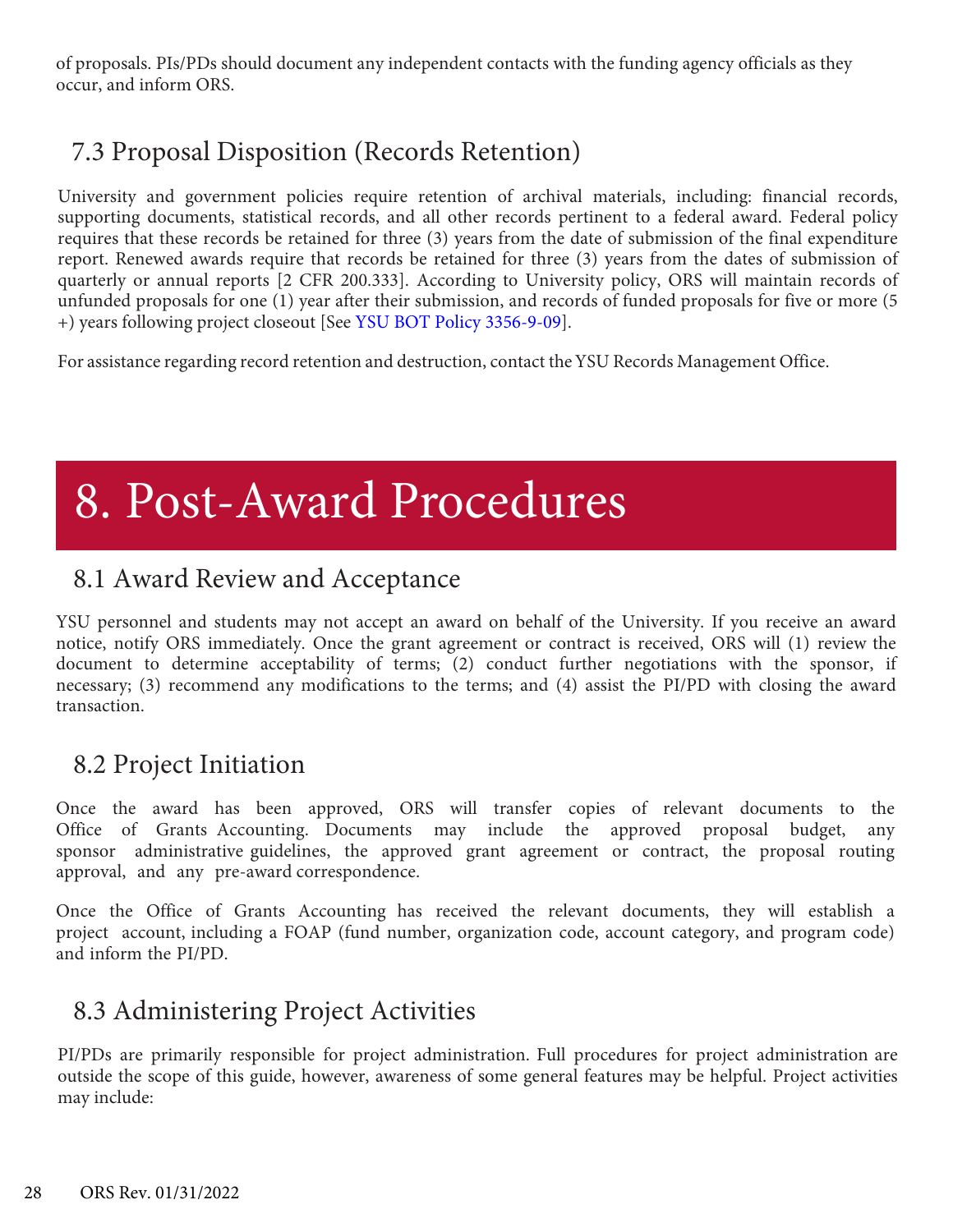- Initiating supplemental compensation for each person involved in the project via the established FOAP
- Hiring project personnel, including preparing position postings consistent with YSU employment practices
- Certifying time and effort reports
- Initiating fee authorizations for student assistants
- Requisitioning equipment
- Requisitioning supplies and services
- Arranging project-related travel
- Arranging for consultants
- Arranging conferences and meetings
- Ensuring that cost-share commitments are met, if applicable
- Producing reports (monthly, quarterly, or as required)
- Monitoring costs and activities schedules
- Initiating requests for sponsor approval of modifications of project scope, budget, or schedule
- Completing final close-out of projects, including timely support submissions, and transfer of personal project archival records

# 8.4 Post-Award Process

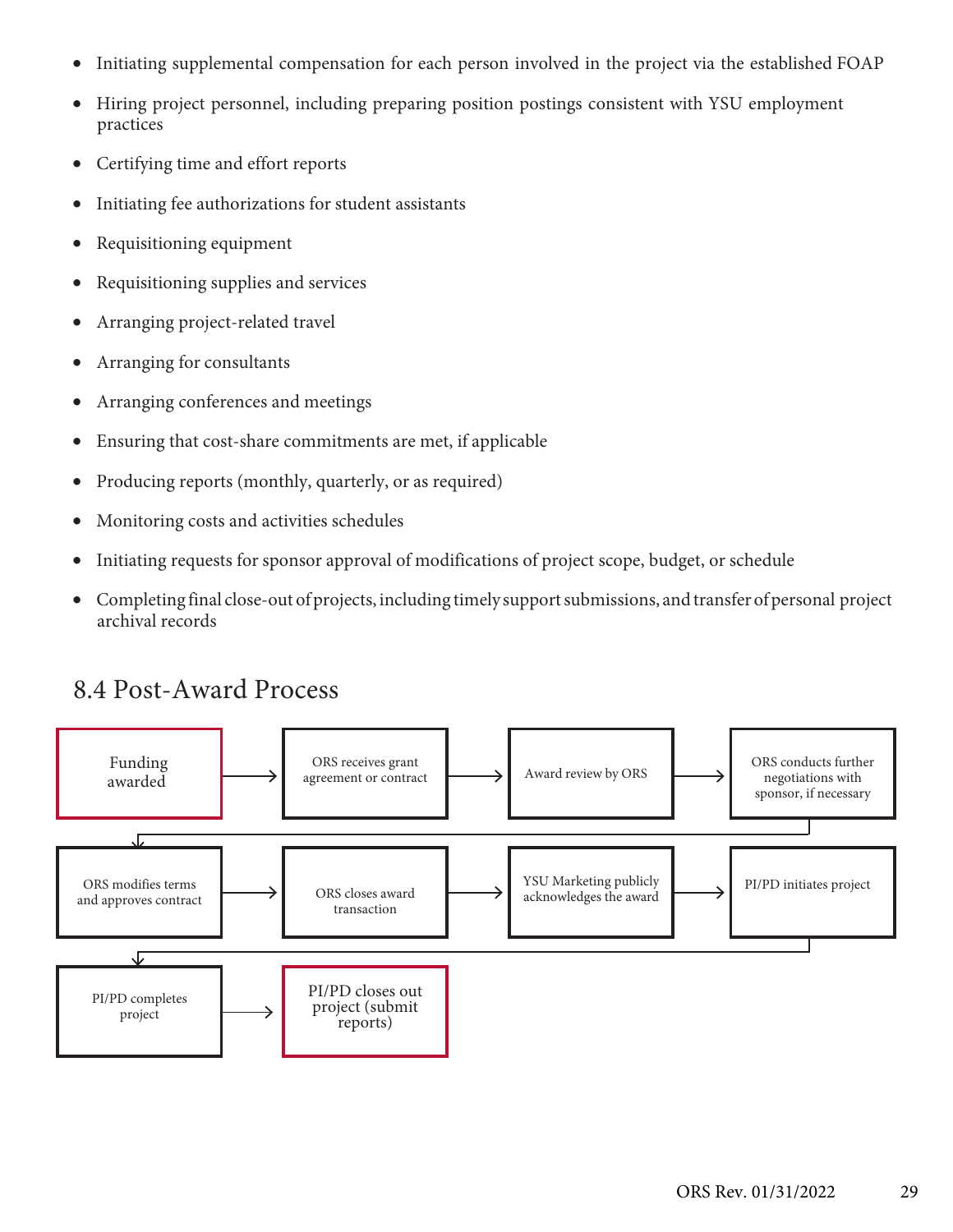# Appendix A: Glossary

**Conflict of interest (COI):** Situations that might interfere with the validity a PI/PD's project due to potential financial or non-financial gains that the PI/PD could attain during the project.

**Contract:** A legal agreement governing support for the activity desired, solicited, and sought substantially by the sponsor. This procurement activity requires adherence to a detailed scope of work, specific outcomes, deliverables, and performance standards.

**Cooperative agreement:** A legal agreement governing a joint working relationship, normally between a government agency and one or more institutional collaborators, and usually reflecting substantially interrelated technical activity by all parties involved.

**Cost-extension:** Additional funding provided for a project when the original funded amount has been spent and project activities are incomplete.

**Cost-reimbursement:** An agreement between the sponsor and the University on the work to be performed and a total cost estimate, which sponsors are obligated to reimburse.

**Direct costs:** Costs for resources needed to complete specific project activities or tasks.

**Fiscal agent:** An entity that accepts donations or funding on behalf of another entity.

**Fixed-price:** A contract that includes a set price that the sponsor will pay for the project or service, including all work required by the contract and all deliverables, and obligates the University to complete regardless of the cost.

**Flow-down:** A principle in subcontracting that requires all subcontractors under a federal program to adhere to the same regulations required for the primary recipient of funds.

**Fringe benefits:** A percentage of project personnel salaries and wages taken as an additional cost to provide personnel with hospitalization, disability services, unemployment, workers' compensation, and similar services.

**Grant:** A legal agreement to fund research, a service, or other activity substantially defined by the applicant. Grant activity should be conducted in accordance with the approved proposal and under the formal grant award document terms.

**Indirect (F&A) costs:** Costs associated with the project, but not cannot be considered specific costs for the project. Three types of rate calculations are used to determine indirect costs: salaries and wages, modified total direct costs, and total direct costs.

**Letter of inquiry/interest/intent (LOI):** An introductory letter submitted to a prospective sponsor summarizing the project to be funded. Sometimes required before submitting a full proposal.

**Memorandums of understanding (MOUs):** Legally non-binding agreements between project entities that identify each entity's roles and responsibilities.

**Modified total direct cost (MTDC):** Costs from a project that include all direct salaries and wages, applicable fringe benefits, materials and supplies, services, travel, and up to the first \$25,000 of each subaward.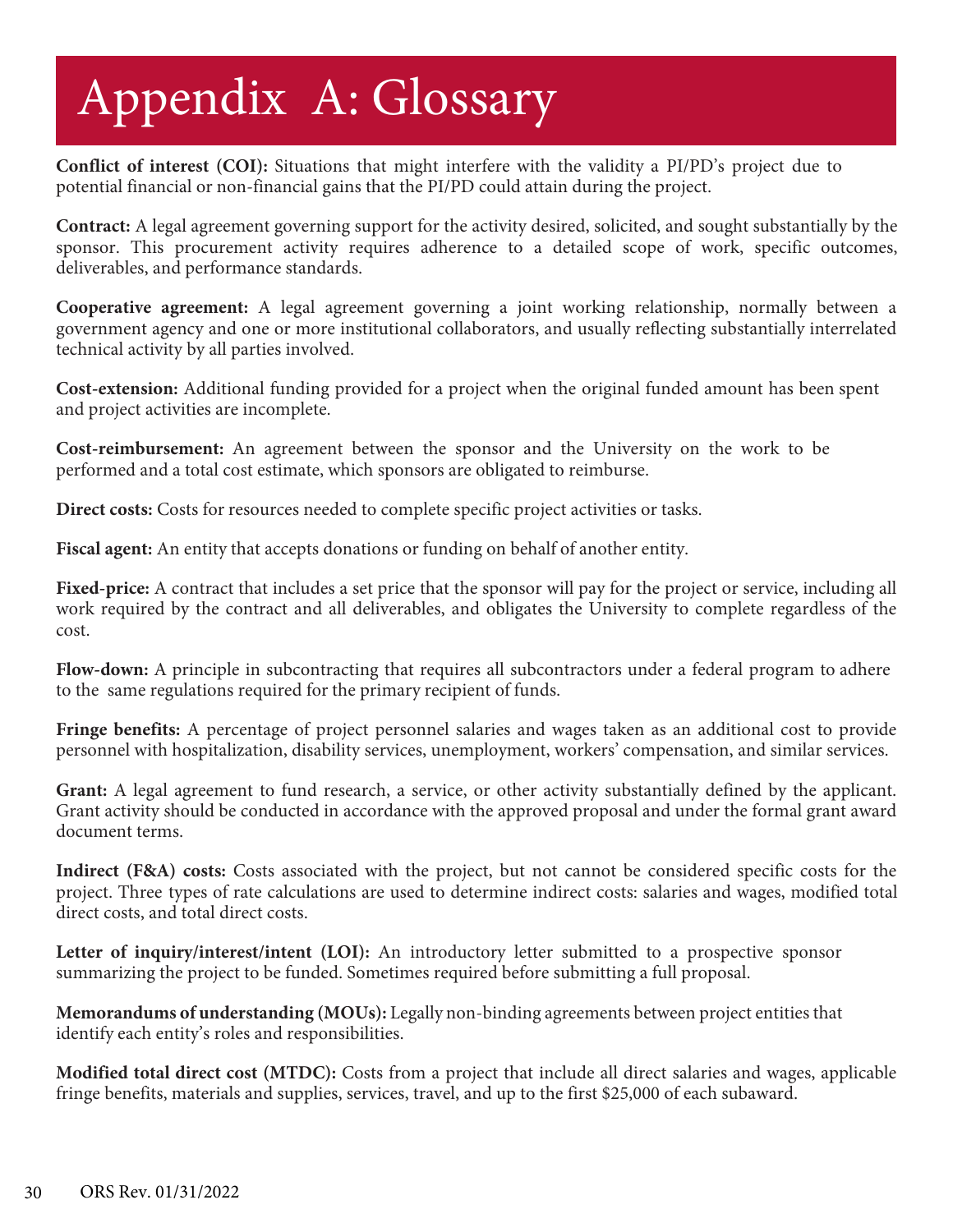It excludes equipment, capital expenditures, charges for patient care, rental costs, tuition remission, scholarships and fellowships, participant support costs, and the portion of each subaward after the first \$25,000 [2 CFR 200.64].

**No-cost extension:** An extension to the project period that involves no additional funding.

**Pass-through:** A non-Federal entity that provides a subaward to a subrecipient to carry out part of a Federal program [2 CFR 200.74].

**Principal investigator (PI)/project director (PD):** University faculty or staff member(s) responsible for the design, conduct, execution, and reporting of a sponsored program or project. Typically, investigators lead programs or projects centered around research, and project directors lead other sponsored activities.

**Release time:** Temporary release from faculty or administrative duties to allow time to complete a sponsored program or project.

**Request for proposals (RFP):** A notice distributed by a sponsor that notifies potential applicants of available funds and requests proposals based on specific criteria.

**Solicited proposal:** Solicited proposals are submitted after a sponsor asks an organization to apply, or as a response to an RFP.

**Sponsored program:** Activities, including research, teaching, training, or service programs that are substantially funded by agencies external to the University. These programs are subject to agreements with the sponsor(s), which are binding on the University.

**Sponsored project:** An externally funded scholarly activity, such as basic, applied, or developmental research, instructional or curricular activities, student aid, career development, or other activity conducted by faculty or staff members on behalf of the University.

**Unsolicited proposal:** Unsolicited proposals are proposals submitted to a sponsor without a specific Request for Proposals (RFP) or program in place.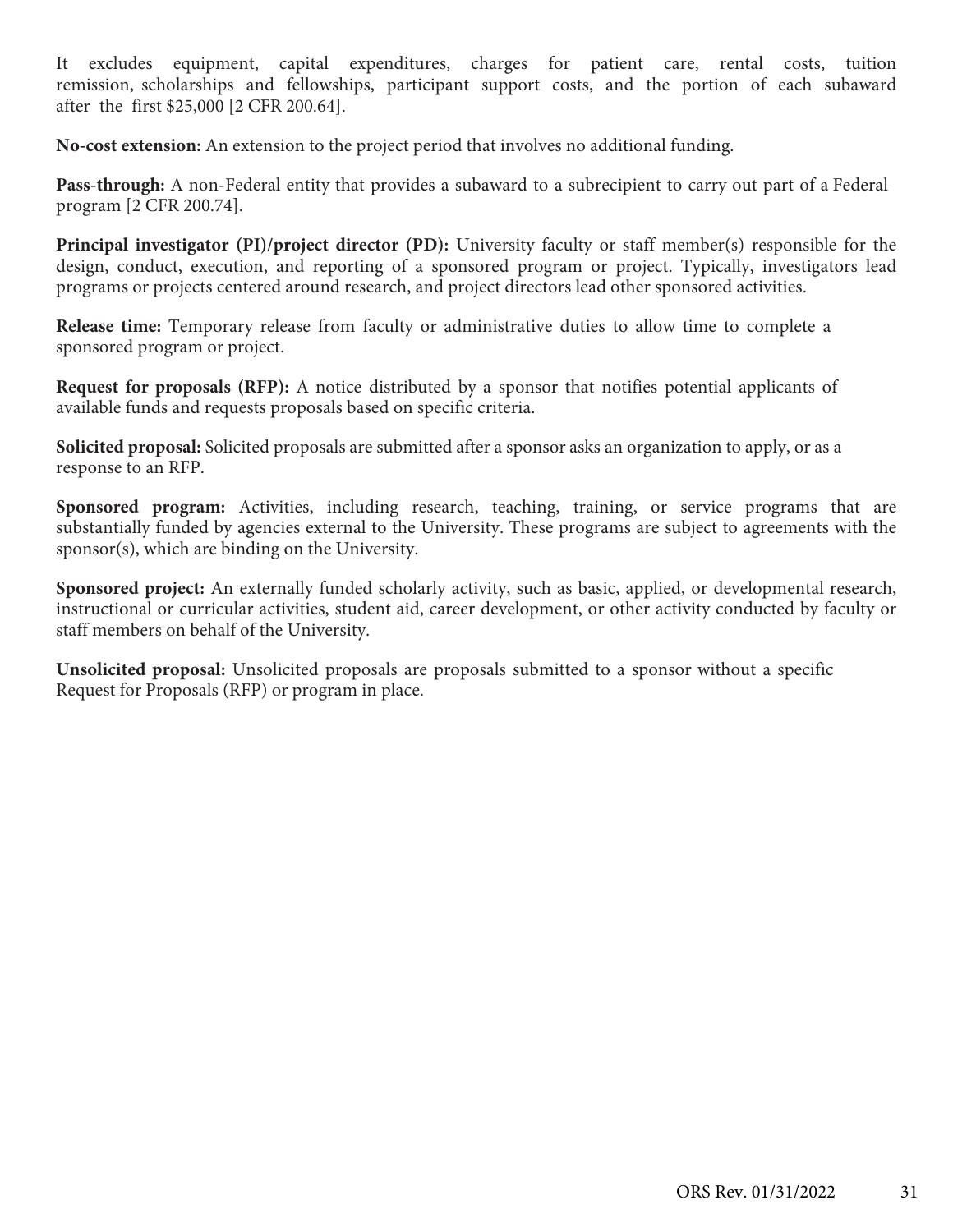# Appendix B: References & Resources

### *Institutional Policies*

- 3356-5-12: Licensing of university names and marks
- 3356-7-01: Conflicts of interest
- 3356-7-18: Outside consulting services faculty
- 3356-7-43: Externally funded professional/administrative staff
- 3356-9-09: Records management
- 3356-10-03: Affiliated Scholars
- 3356-10-13: Research, Grants, and Sponsored Programs
- 3356-10-13.1: Cost Sharing and Overmatching on External Grants and Contracts
- 3356-10-13.2: Payments of Indirect Costs on External Grants and Contracts
- 3356-10-13.3: Disposition of Residual Funds from External Grants and Contracts
- 3356-10-14: Use of Human Subjects
- 3356-10-15: Animal Care and Use
- 3356-10-16: Research Misconduct
- 3356-10-17: Objectivity in research Avoidance of Conflicts of Interest and/or Commitment in Sponsored Research
- 3356-10-18: Intellectual Property Rights

[YSU Handbook on Ownership of Intellectual Property](https://ysu.edu/sites/default/files/users/arriggleman/2020%20-%20IP%20Handbook.pdf)

#### *Federal Regulations*

Uniform Guidance - 2 CFR 200

The Common Rule

#### *State Regulations*

Ohio Administrative Code

Ohio Revised Code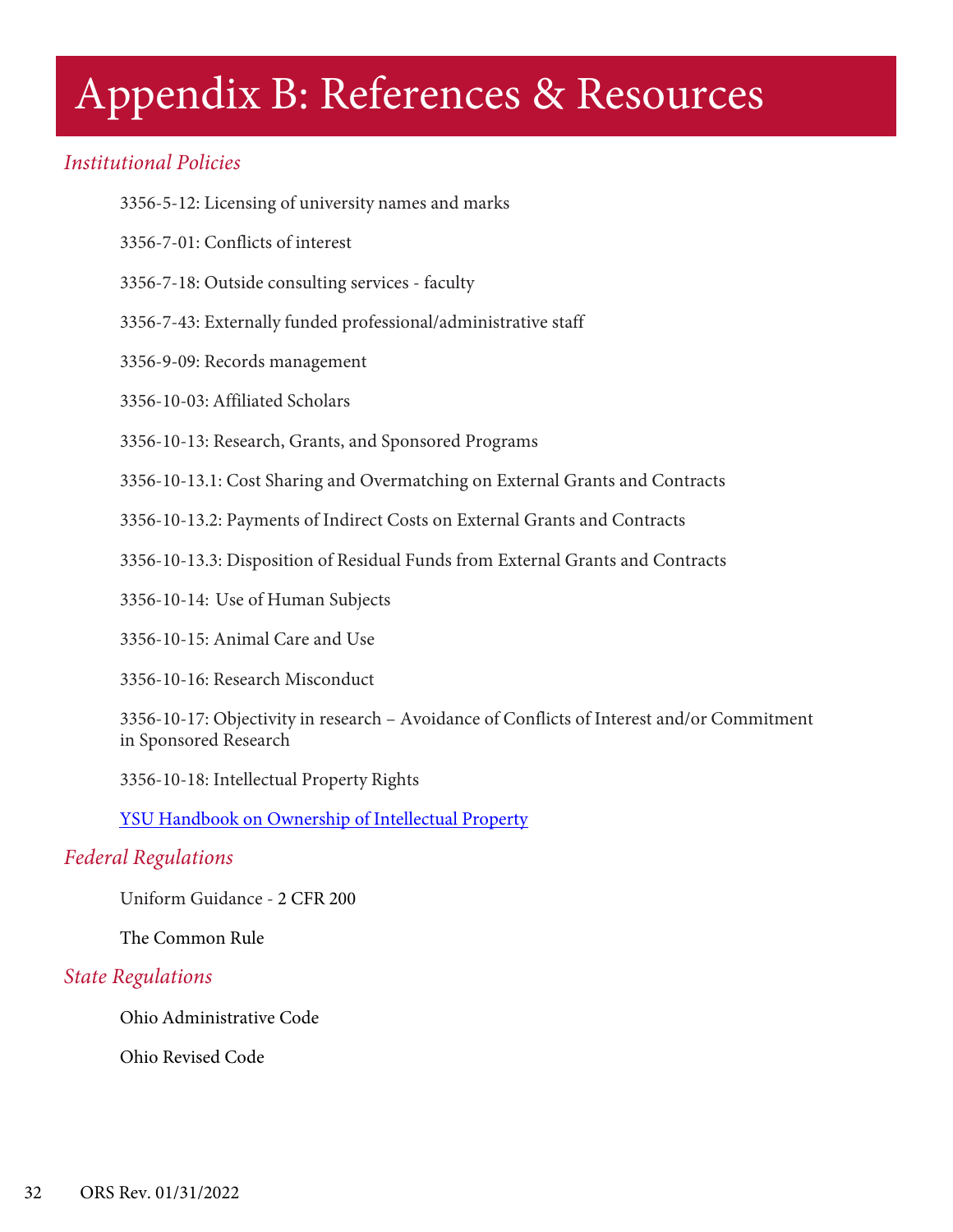| <b>ACCOUNT</b><br><b>CODE</b> | <b>EMPLOYEE</b><br><b>CLASSIFICATION</b>         | <b>Budgeted</b><br>Fringe<br>Rates | <b>Federal Grants</b><br><b>FY 2022</b><br><b>Budgeted</b><br>Fringe<br><b>Rates</b> |
|-------------------------------|--------------------------------------------------|------------------------------------|--------------------------------------------------------------------------------------|
| 601100                        | Professor                                        | 36%                                | 35%                                                                                  |
| 601200                        | <b>Associate Professor</b>                       | 36%                                | 35%                                                                                  |
| 601300                        | <b>Assistant Professor</b>                       | 36%                                | 35%                                                                                  |
| 601400                        | Senior Lecturer                                  | 36%                                | 35%                                                                                  |
| 601500                        | Post Doctoral                                    | 36%                                | 35%                                                                                  |
| 601600                        | Lecturer                                         | 36%                                | 35%                                                                                  |
| 602100                        | Summer School                                    | 16%                                | 16%                                                                                  |
| 602200                        | Faculty Overload                                 | 16%                                | 16%                                                                                  |
| 602300                        | Part Time Faculty                                | 18%                                | 18%                                                                                  |
| 602400                        | <b>Continuing Education Faculty</b>              | 16%                                | 16%                                                                                  |
| 602500                        | <b>Faculty Secondary Appointments</b>            | 16%                                | 16%                                                                                  |
| 603100                        | Professional & Admin. Full Time                  | 40%                                | 39%                                                                                  |
| 603200                        | Professional & Admin. Part Time $(\geq .50$ FTE) | 40%                                | 39%                                                                                  |
| 603250                        | Professional & Admin. Part Time (< .50 FTE)      | 40%                                | 40%                                                                                  |
| 603300                        | <b>Classified Full Time</b>                      | 47%                                | 46%                                                                                  |
| 603400                        | Classified Part Time $(\geq .50$ FTE)            | 47%                                | 46%                                                                                  |
| 603450                        | Classified Part Time (< .50 FTE)                 | 47%                                | 47%                                                                                  |
| 604110                        | <b>Classified Temp Intermittent</b>              | 22%                                | 22%                                                                                  |
| 604210                        | Classified-Overtime                              | 47%                                | 46%                                                                                  |
| 604310                        | <b>Supplementary Salaries</b>                    | 13%                                | 13%                                                                                  |
| 604410                        | Occasional Service Payment                       | 13%                                | 13%                                                                                  |
| 605100                        | Graduate Assistantship Research (GA/GRA)         | 100%                               | 100%                                                                                 |
| 605110                        | Graduate Assistantship Teaching (TA)             | 100%                               | 100%                                                                                 |
| 605210                        | Graduate Assistantship Non Research (Schly)      | 100%                               | 100%                                                                                 |
| 605300                        | <b>Graduate Assistant Interns</b>                | 100%                               | 100%                                                                                 |
| 605350                        | Fellowships                                      | 100%                               | 100%                                                                                 |
| 605410                        | <b>Student Wages</b>                             | 5%                                 | 5%                                                                                   |
| 605430                        | <b>Research Assistants</b>                       | 5%                                 | $\frac{5\%}{ }$                                                                      |
| 605510                        | <b>Task Based Stipends</b>                       | $\frac{5\%}{ }$                    | 5%                                                                                   |
| 605600                        | Ph.D. Assistantships                             | 90%                                | 90%                                                                                  |

#### **YSU Fringe Benefit Chargeback Rates - FY 2022 Budget Planning**

#### **Notes and assumptions:**

1. Rates are based on a hindsight analysis of actual fringe benefit experience for the 12 month period ending 2/28/21. Expenses analyzed include STRS and OPERS retirement contributions, workers compensation insurance, healthcare coverage, employee parking, tuition remission, Medicare, life insurance, and other miscellaneous categories.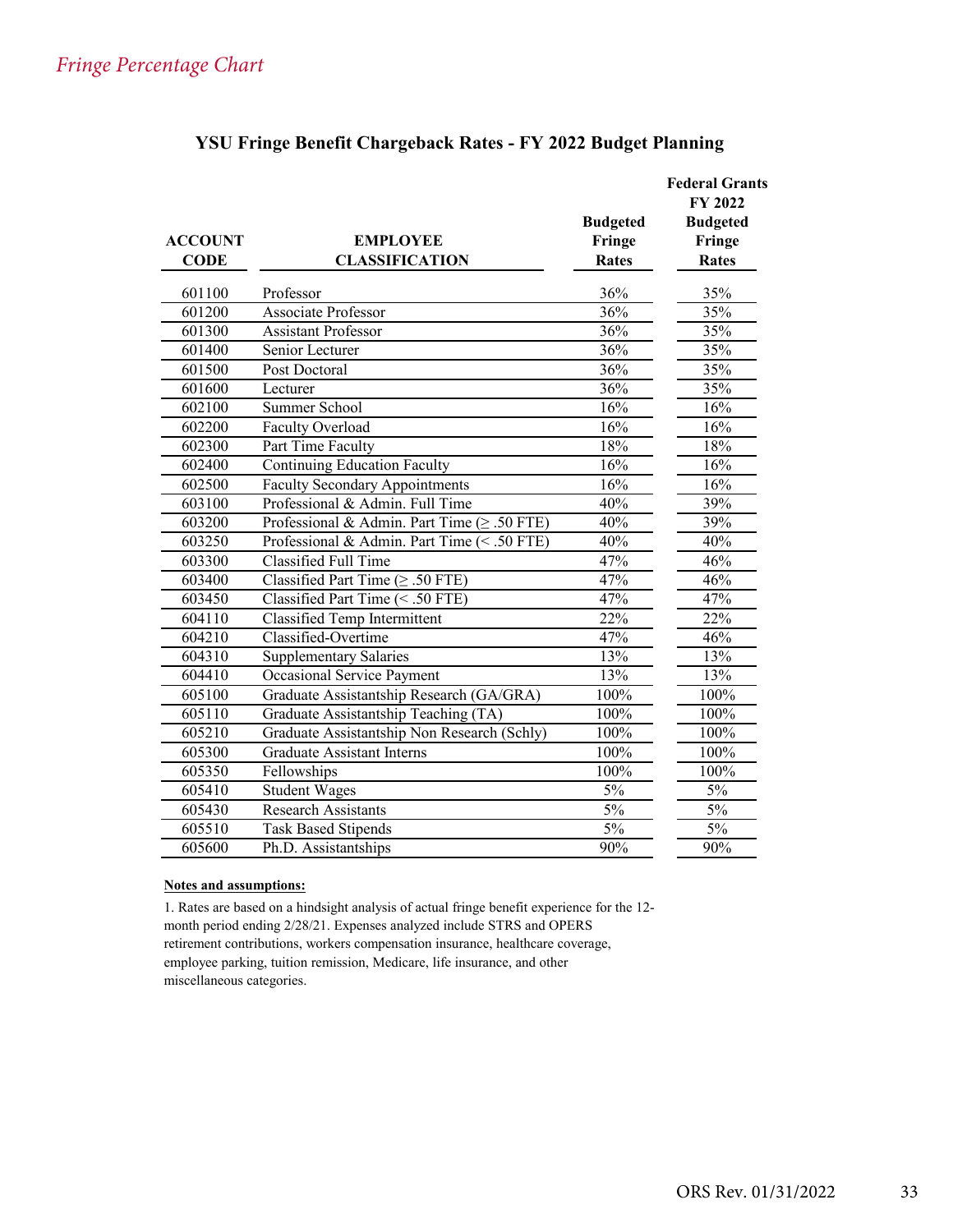# <span id="page-33-0"></span>Appendix C: Research Misconduct

## *Procedures for [YSU BOT Policy 3356-10-16:](https://ysu.edu/human-resources/university-policies/policies-number/10-academic-affairs) Research misconduct*

## (1) Preliminary assessment

Upon receipt of an allegation of research misconduct, the Research Integrity Officer (RIO) will initiate a preliminary assessment of the allegation, to determine whether the alleged misconduct falls within the definition of research misconduct, as defined in this policy, and is within the six-year time limit. The RIO may appoint an individual with appropriate expertise to conduct this initial assessment and to make a recommendation. If the RIO determines that the allegation does not fall under this policy, the RIO will either close the matter or refer it to another office at the university with responsibility over the matter. The RIO will inform the complainant(s), if known, if the allegation is insufficient to result in an inquiry or when it is being referred to another office. If the RIO determines that the allegation is sufficiently credible and specific so that potential evidence of research misconduct may be identified, the RIO will inform the Deciding Official (DO), dean of the college and department chair, initiate the inquiry and notify the person(s) against whom an allegation is filed. The preliminary assessment should be concluded within a week, or as soon as feasible, depending on the complexity of the allegation.

## (2) Inquiry

The inquiry consists of the information gathering and preliminary fact-finding to decide whether an allegation of research misconduct warrants an investigation. The DO delegates the authority to conduct an inquiry to the RIO. The inquiry follows the RIO's initial assessment of the allegation(s).

The RIO will appoint an inquiry committee of two individuals who do not have an apparent conflict of interest, are impartial and have the necessary expertise to conduct the inquiry. The committee members are not required to be members of the university community.

The RIO will inform the respondent(s) in writing that an inquiry has been initiated, and any additional respondent(s) identified during the inquiry. The notice will summarize the allegation(s) under review and advise the respondent(s) of their right to select a university advisor for support in the course of the proceedings, as long as this person is not involved in the university's research misconduct or disciplinary processes or is a university counsel. On or before the date on which the respondent(s) was/were notified, the RIO will take all reasonable and practical steps to obtain custody of, and inventory all the records and other evidence needed to conduct proceedings, and will sequester them in a secure manner.

The RIO or staff members of the office of research services will provide respondent(s) with reasonable, supervised access to the records or, when appropriate, copies of the records. The RIO may seek additional records or other materials that may be potentially relevant during the review. The inquiry will include a review of documentary materials and if needed, interviews with the respondent(s), and any other individuals having relevant information.

At the conclusion of the inquiry, the inquiry committee will prepare a draft written report summarizing the process and information reviewed and provide a recommendation whether to proceed with an investigation. The recommendation to proceed should be based on whether there is a reasonable basis to conclude that the allegations may have substance and that research misconduct may have occurred based on the information reviewed. In either case, the respondent(s) will be given a copy of the draft inquiry report and an opportunity to respond within ten days. The response(s) will be reviewed by the committee before finalizing the inquiry report. The comment(s) provided by the respondent(s) will be included to the final inquiry report and submitted to the RIO.

The RIO will review the inquiry report and may request the committee for additional review or explanations. If the additional review results in revisions to the report, the respondent(s) will have the opportunity to submit written comments before the final inquiry report is resubmitted to the RIO.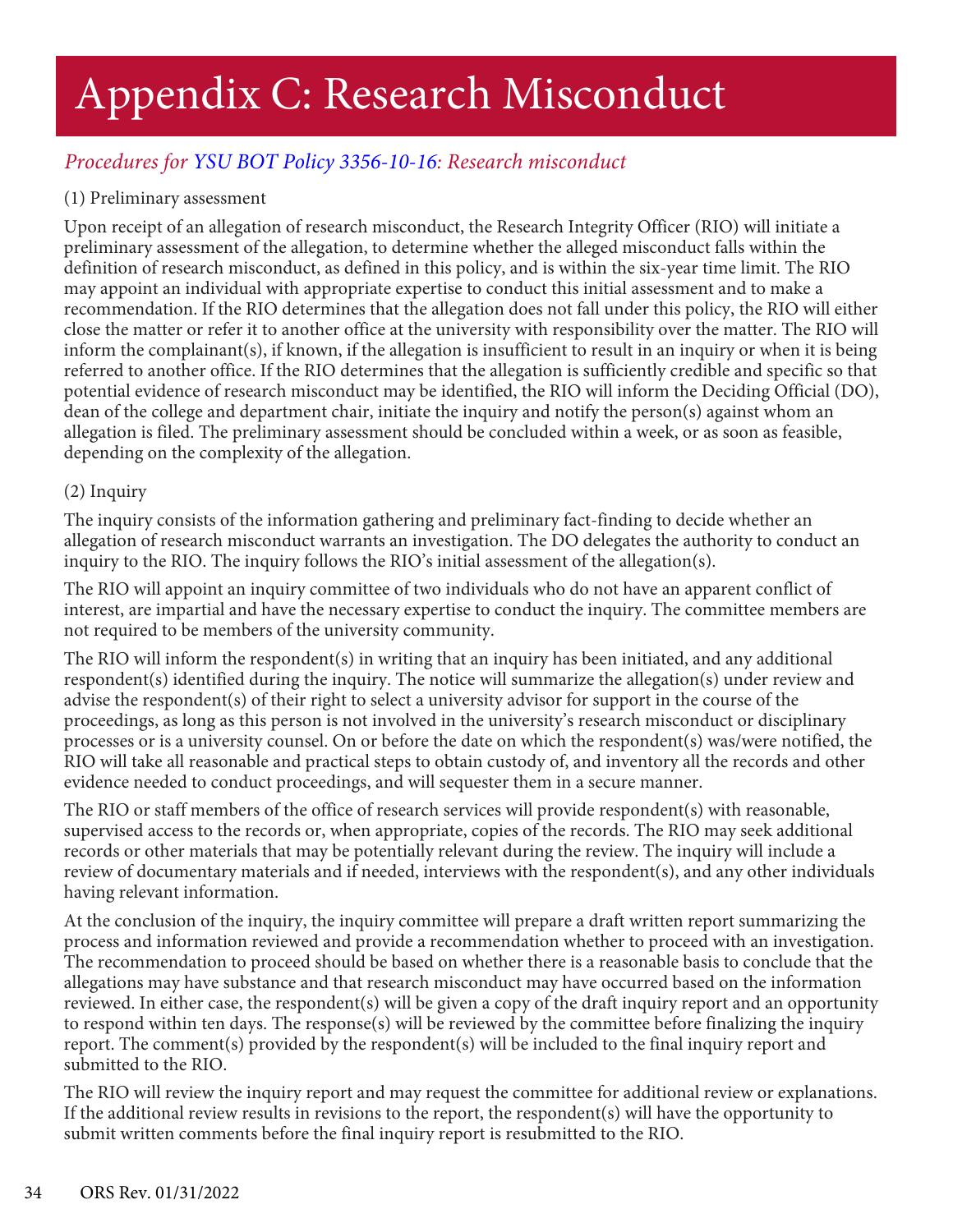The RIO will submit the final inquiry report to the DO along with a recommendation. The inquiry is completed when the DO determines in writing that an investigation is warranted. The inquiry should be completed within sixty days of the start of the inquiry, unless circumstances warrant a longer period. If the RIO determines that an extension is needed, the reason for this extension must be documented in the inquiry report.

The RIO will send a written notice to the respondent(s) and the complainant(s), if known, of the  $DO's$ decisions, whether an investigation will or will not be initiated. If an investigation is warranted the RIO will send the appropriate oversight agency the DO's written decision and a copy of the inquiry report within thirty days and notify the institutional officials who need to be informed of the DO's decision.

If the DO decides that an investigation is not warranted, any reference to the allegation in the personnel file of the respondent(s) will be removed and the RIO will secure and maintain sufficient detailed documentation of the inquiry, for seven years after the termination of the inquiry, to permit later assessment on why an investigation was not conducted. These documents will be available to oversight agencies and funding entities as required by law or the terms of the award.

#### (c) Investigation

The investigation consists of a thorough formal examination and evaluation of all relevant information to determine if research misconduct occurred, including an examination of all relevant documentation and interviews of individuals who may have relevant information about the misconduct in question and should start within thirty days of the DO's decision that an investigation is warranted.

The RIO, in consultation with other university officials, will initiate the investigation by appointing an investigation committee of three individuals who do not have an apparent conflict of interest, are impartial and have the necessary expertise to conduct the investigation. The committee members are not required to be members of the university community and may also have served on the inquiry committee.

The RIO will take all reasonable and practical steps to obtain custody of, and inventory all the records and other evidence needed to conduct proceedings, and will sequester them in a secure manner, including additional evidence not previously sequestered during the inquiry, prior to notifying the respondent(s) in writing that the investigation has been initiated. The written notice will summarize the allegation(s), including any new allegation(s) not considered during the inquiry, identify the committee and advises the respondent(s) of their right to choose a university advisor for support in the investigation, as long as this person is not involved in the university's research misconduct or disciplinary processes or is a university counsel in the investigation. As the investigation proceeds, the RIO will provide the respondent(s) with reasonable updates and opportunities to respond to the information obtained from the investigation.

At the conclusion of the investigation, the committee will prepare a draft written report summarizing the process and information reviewed as well as findings of fact(s) and the committee's recommendation whether or not to enter a finding of research misconduct. The respondent(s) will be provided with a copy of the draft investigation report with an opportunity to respond within ten days, and a copy of, or supervised access to the evidence. The response will be reviewed by the committee before finalizing the investigation report. The comment of the respondent(s) will be included in the final investigation report submitted to the RIO.

The RIO will review the investigation report and may ask the committee for additional review or explanation. If this results in revisions to the report, the respondent(s) will have the opportunity to submit written comments before the final investigation report is resubmitted to the RIO.

The RIO will submit the final investigation report to the DO along with a recommendation whether or not the university should make a finding of research misconduct. The DO will review the final investigation report and will determine whether the university accepts the investigation report, the findings and recommended actions, as well as the university's corrective and/or disciplinary actions in response to the accepted findings of research misconduct and provide a written notice to the respondent(s) and RIO. If the DO's decision differs from the committee's findings, the DO will provide a written explanation or return the report to the investigation committee with a request for additional fact-finding and investigation.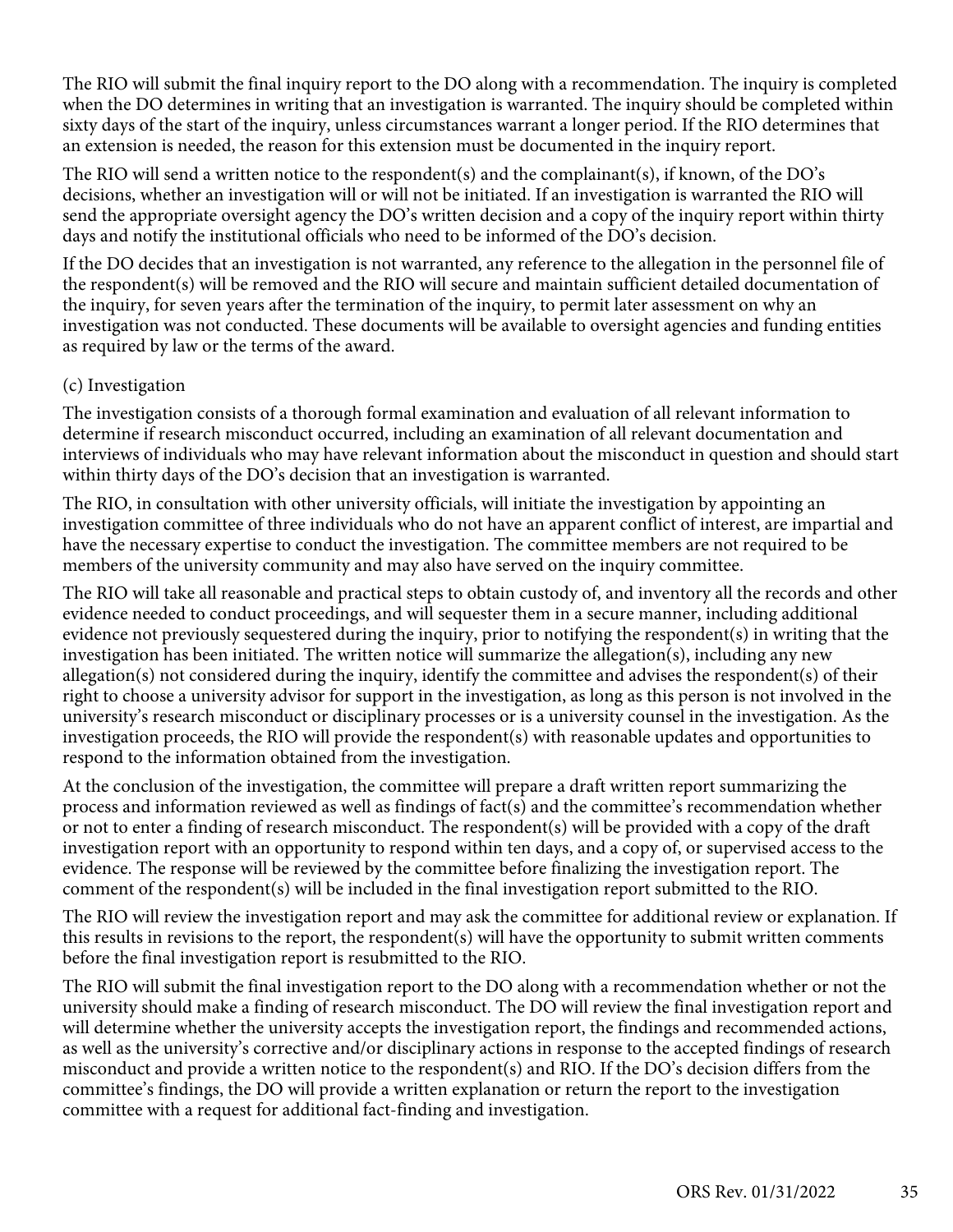Appeal of corrective or disciplinary action(s) is permitted in accordance with board policy 3356-9-06 and/or the applicable collective bargaining agreement. The appeal must be in writing to the DO within ten days of receipt of the DO's decision and based on new evidence not considered during the investigation or procedural errors.

The investigation should be completed within one hundred and twenty (120) days. If the RIO determines that an extension is needed, a request will be submitted to the relevant oversight agency or funding entity. If an extension is granted, the RIO is responsible for submitting periodic progress reports to the oversight agency during the extension period.

The RIO will submit a copy of the final investigation report and/or any appeal, statements of acceptance of findings in the investigation report and/or any appeal and findings of research misconduct, and a description of the pending or completed administrative and corrective actions, to the relevant oversight agency or funding entity as required by law or the terms of the award. The RIO is responsible for maintaining the records of research misconduct in a secure manner for seven years after the completion of the proceedings, and for providing any information, documentation, research records and evidence requested by the oversight agency or funding entity.

The RIO will inform the complainant(s), if known, of the outcome of the investigation in writing as well as the institutional officials who need to be informed of the DO's decision.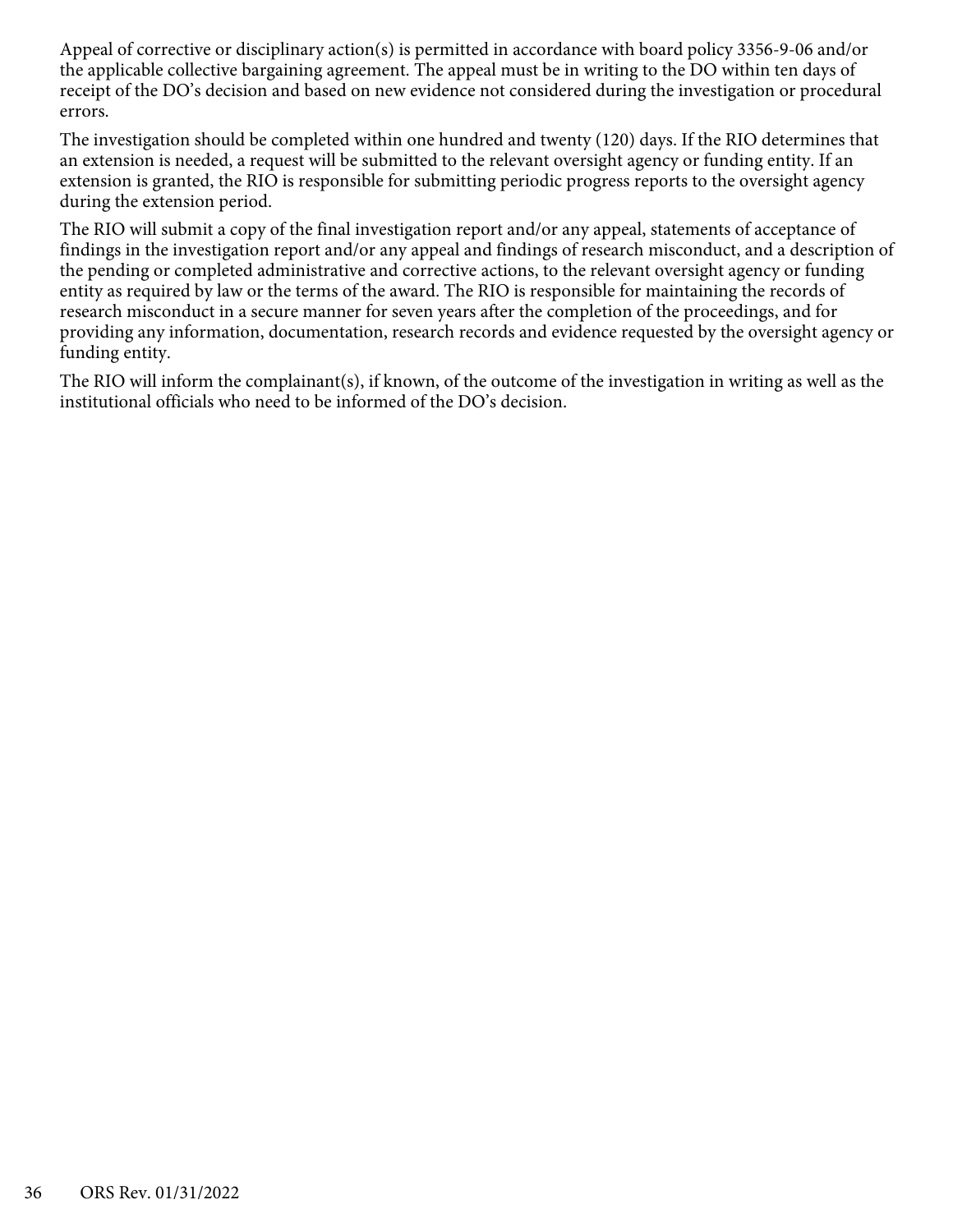# <span id="page-36-0"></span>Appendix D: EXPORT CONTROL

# *Procedures for [YSU BOT Policy 3356-10-24:](https://ysu.edu/human-resources/university-policies/policies-number/10-academic-affairs) Export Control*

## (1) General

It is the policy of the university that all students, employees, and all other people retained or working at or for the university comply with all U.S. laws and regulations while performing work on behalf of the university. Although the university strives to create an environment where teaching, learning, and research are conducted openly and without restrictions, certain federal regulations may require the university to obtain permission from the government before allowing foreign persons to participate in or have access to research involving specific technologies or data. Export control regulations have the potential to,

- (a) Limit research opportunities of university faculty, staff, and students;
- (b) Affect publication rights; and/or
- (c) Prevent collaboration

#### (2) Exclusions

The scope of export control regulations is broad and encompasses products, equipment, materials, software, research results, know-how, and other information that has both commercial and military use. However, the majority of research and teaching conducted at the university will fall under one or more exclusion categories provided in the regulations. These exclusions are:

(a) Public domain/publicly available information

Exempts the transfer of information that is already published and generally available to the public. ITAR and EAR articulate this exclusion a bit differently:

- (1) ITAR Specifications. ITAR defines "public domain" as information that is published and accessible through the following mediums:
	- (a) Sales at newsstands and bookstores
	- (b) Subscriptions which are available without restrictions
	- (c) Second class mailing privileges granted by the U.S. government
	- (d) Libraries open to the public
	- (e) Patents available at any patent office
	- (f) Unlimited distribution at a conference, meeting, seminar, trade show, or exhibition generally accessible to the public in the U.S.
	- (g) Public release of information in any form after approval by the cognizant U.S. agency
	- (h) Fundamental research in the U.S
- (2) EAR Specifications. The EAR defines "publicly available technology and software" as:
	- (a) Publications in periodicals, books, print, electronic, or any other media available for general distribution to the public for free or at a cost
	- (b) Readily available at libraries open to the public or at university libraries
	- (c) Patents and open patent applications available at any patent office
	- (d) Released at an open conference, meeting, seminar, trade show, or other open gathering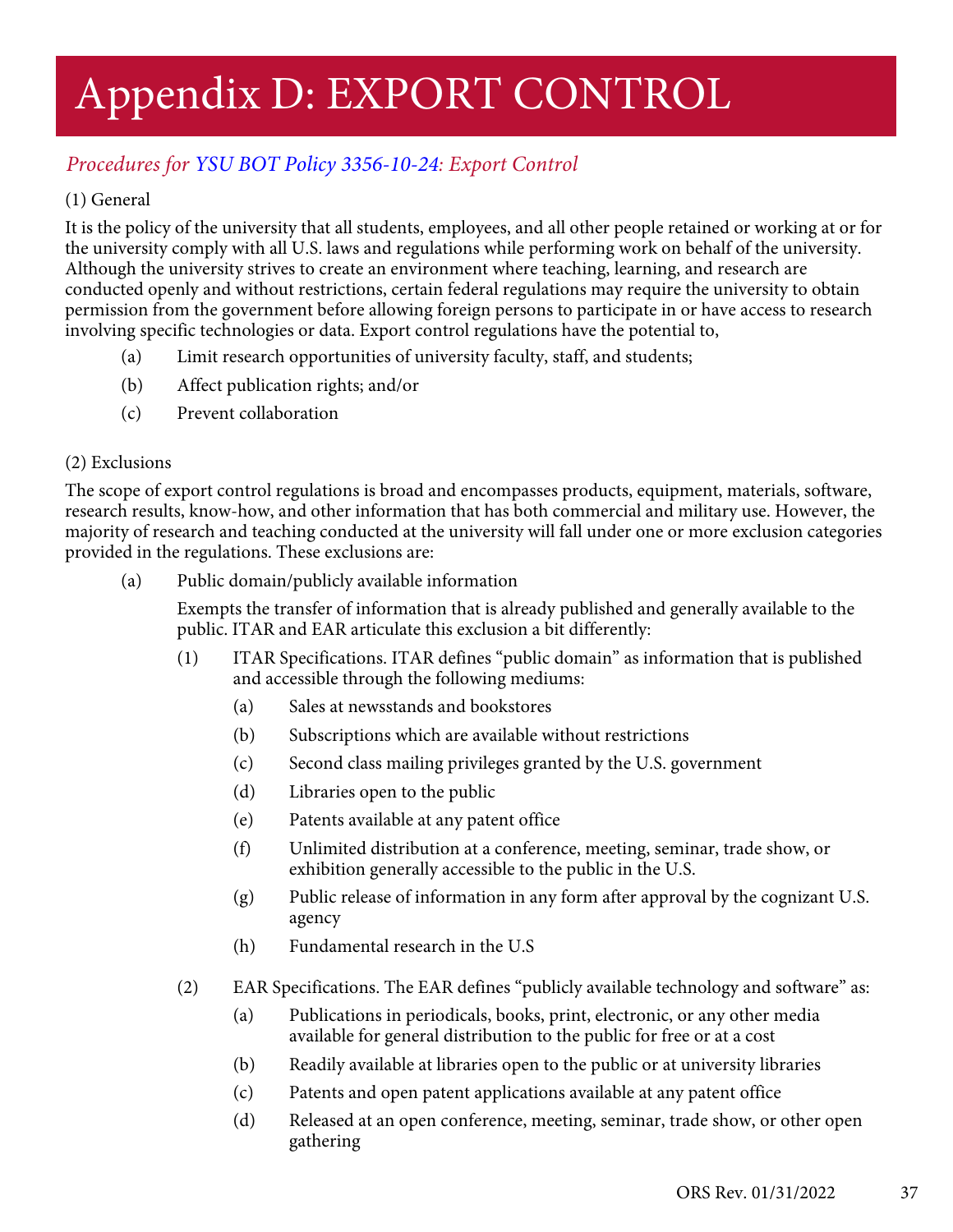(b) Education Information

This policy generally exempts the sharing of any information commonly taught in colleges and universities. Both the EAR and ITAR allow such disclosure even if it relates to items on the CCL or USML. This provides faculty are able to discuss information and technology that might otherwise be regulated by export controls.

- (1) ITAR Specifications. Under ITAR, "technical data" does not include information about general scientific, mathematical, or engineering principles commonly taught in schools.
- (2) EAR Specifications. Under the EAR, "educational information" includes publicly available information released by instruction in catalog courses and associate teaching laboratories of academic institutions.
- (c) Fundamental Research

This policy exempts the disclosure of basic or applied research in science and engineering performed at an accredited institution of higher education, provided that the results are ordinarily published and shared broadly within the scientific community, and for which no restrictions have been accepted. This exclusion only applies to technical information, not tangible materials or technology and does not apply if the university accepts restrictions from the sponsor on publication or dissemination of information resulting from the research.

#### (3) Export licenses

An export license is a written authorization granted by the appropriate regulatory agency approving a certain type of export transaction that is otherwise prohibited. Only the EO of the university may apply for a license with the federal government. The specifics of the application process will depend on with which government agency the request is being filed.

#### (4) Hiring foreign national persons

It is the responsibility of human resources, the hiring supervisor, and/or department head to ensure all proposed foreign persons to be hired undergo appropriate restricted party screening. All supervisors and/or department heads overseeing foreign persons must complete export controls training.

#### (5) International Activities

When university activities are conducted outside the U.S., it is the responsibility of the university activity organizer and/or responsible program official to seek and obtain appropriate export control approvals from the EO, for the following activities without limitation:

- (a) Execution of agreements to be performed outside the U.S.;
- (b) Non-credit bearing study abroad courses; and,
- (c) Making payments to foreign persons.

#### (6) International visitors

(a) All international visitors whether present or not in the U.S., must undergo a restricted party screening as a prior condition of their visit. It is the responsibility of all employees at the university intending to host an international visitor to request a restricted party screening from the ORS and must be given approval before their arrival when the international visitor: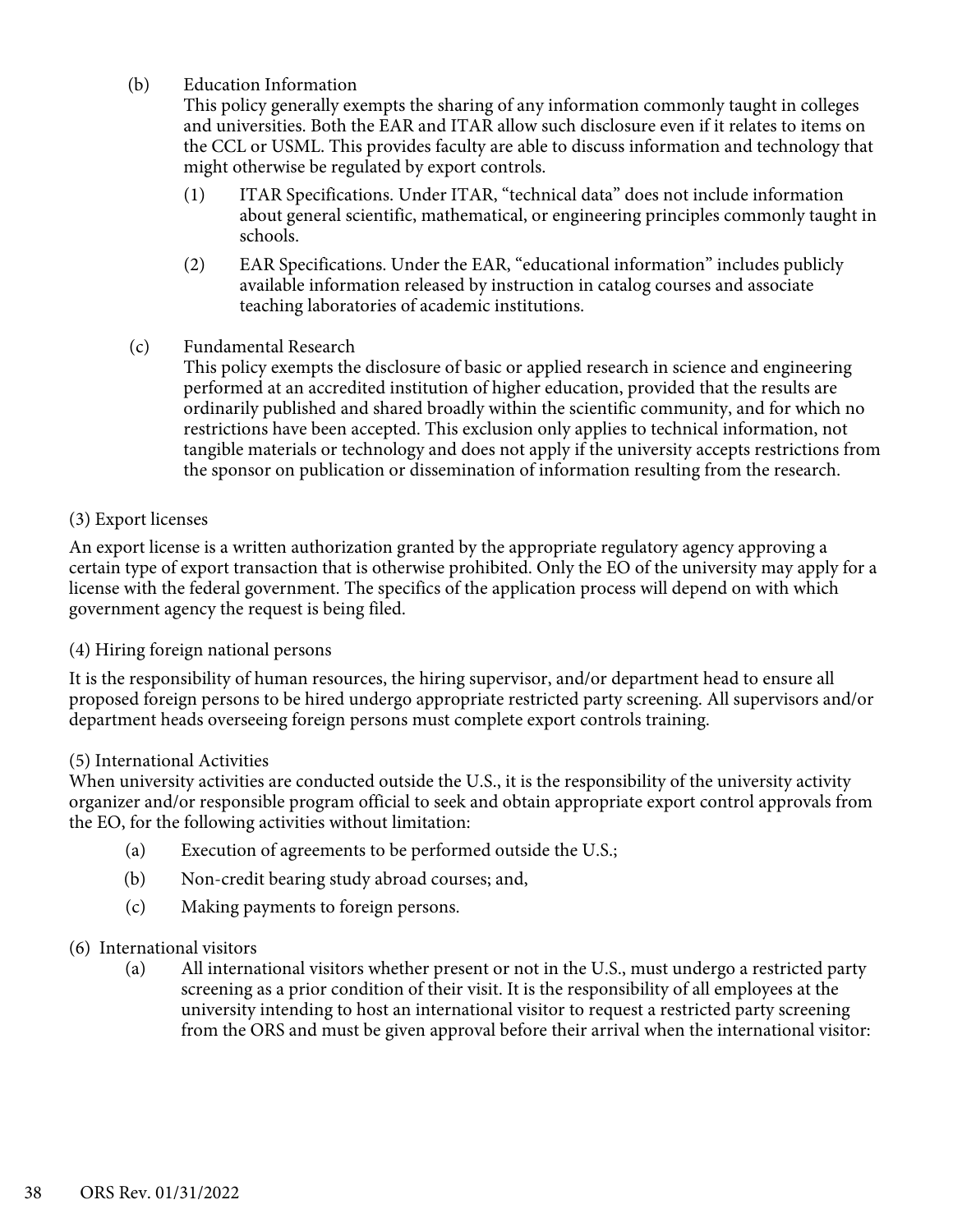- (1) Will be involved in a research project or collaboration and will have access to laboratories and research facilities for the purposes of observing or conducting research;
- (2) Will be issued an YSU identification card, keys to offices or laboratories, or otherwise be given access to the YSU computing system in any way or manner; or,
- (3) Will be paid an honorarium, will be reimbursed for expenses, or will be provided something of value.
- (b) Exempted international visitors

Restricted party screening of an international visitor is not required if no honorarium or reimbursement of expenses will occur and if one or more of the following conditions exist with respect to the anticipated visit of the international visitor:

- (1) Meeting with colleagues to discuss a research project or collaboration;
- (2) Touring labs or research facilities that are not restricted per se; or,
- (3) Participating in general academic or scientific meetings or presentations.

It is the responsibility of all employees to comply with the initial terms and intent of any visit as communicated to the international visitor and to notify the ORS immediately, as well as, the provost office, of any changes in the intent of the visit prior to engaging the international visitor in any activity that may require a restricted party screening.

#### (7) Purchasing

It is the responsibility of the office of procurement services to develop and implement procedures to screen vendors as appropriate for compliance with export control laws and regulations.

#### (8) Recordkeeping and Retention

The university is required to retain a complete record of all export-related records. Original records must be retained for five years from the date of export, re-export, or transfer. The ECO is responsible for the retention of export-related records. Personnel are responsible for maintaining all export-related records in their unit and for forwarding all relevant export documentation to the ECO for retention. Export control related records that should be maintained include, but are not limited to,

- (a) The university's analysis of export license requirements
- (b) Issued export licenses
- (c) Shipping documents
- (d) Any correspondence related to an export activity
- (e) Restricted persons screenings

#### (9) Shipping

It is the responsibility of university personnel and students who are shipping items outside the U.S. (including hand-carrying items such as research equipment, materials, data, biological, chemical, and nuclear weapons/explosives) to comply with export control laws and regulations in coordination with the EO and other appropriate offices. University personnel and students should contact the ECO for assistance, if needed, prior to shipping items outside the United States.